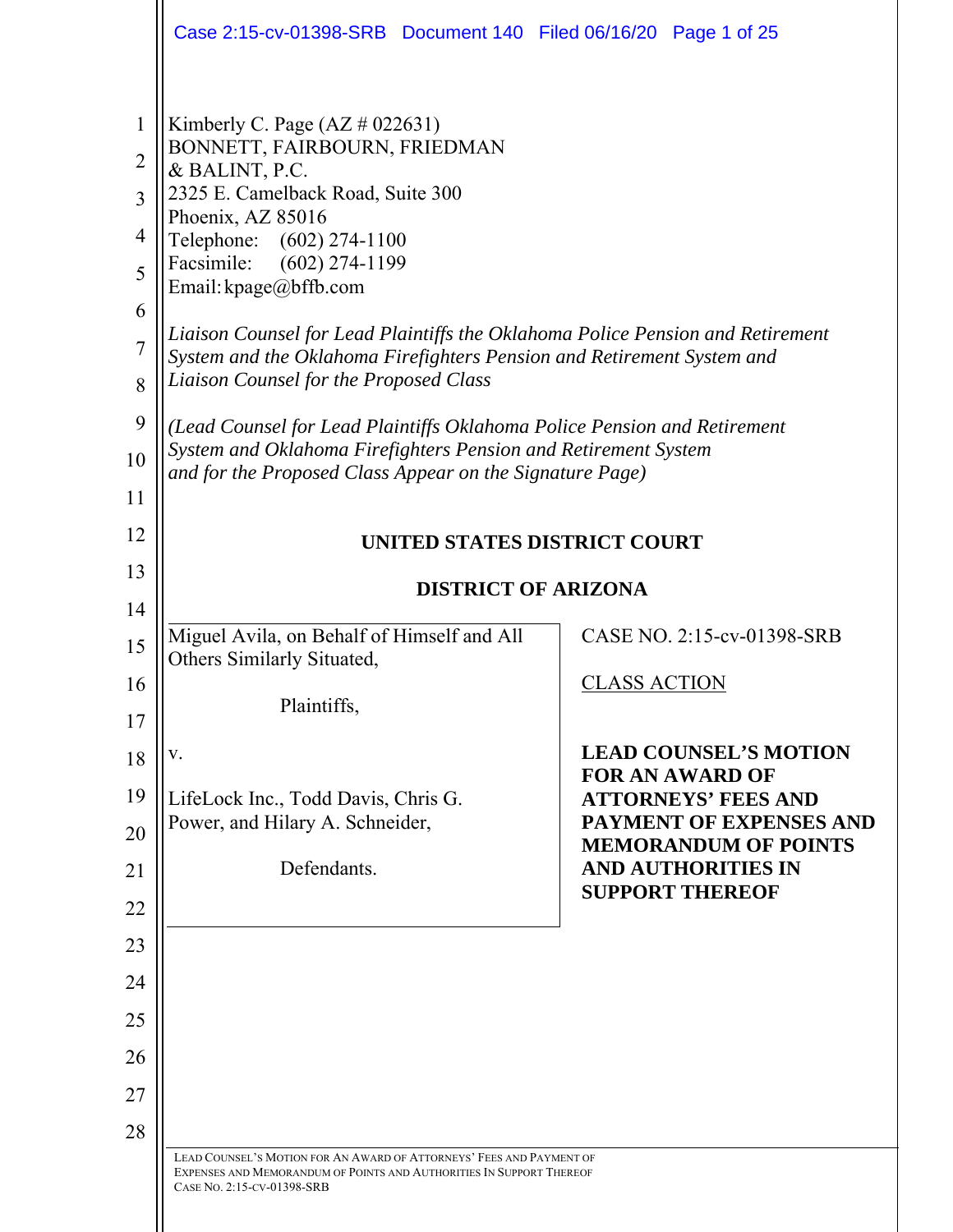|     |           | <b>TABLE OF CONTENTS</b>                                                                                                       |
|-----|-----------|--------------------------------------------------------------------------------------------------------------------------------|
|     |           |                                                                                                                                |
|     |           |                                                                                                                                |
|     |           |                                                                                                                                |
|     |           |                                                                                                                                |
|     |           |                                                                                                                                |
| Ι.  |           | AWARDING ATTORNEYS' FEES CALCULATED AS A<br>REASONABLE PERCENTAGE OF THE COMMON FUND                                           |
|     | A.        | Counsel Are Entitled to an Award of Attorneys' Fees from the                                                                   |
|     | <b>B.</b> | A Reasonable Percentage of the Fund Recovered Is the Appropriate<br>Method for Awarding Attorneys' Fees in Common Fund Cases 3 |
| II. |           | ANALYSIS UNDER THE PERCENTAGE METHOD AND THE<br><b>VIZCAINO FACTORS JUSTIFY A 30% CONTINGENCY FEE AWARD</b>                    |
|     | A.        | Lead Counsel Achieved a Very Favorable Result for the Settlement                                                               |
|     |           | Lead Counsel Successfully Navigated the Many Risks of this Case                                                                |
|     | <b>B.</b> |                                                                                                                                |
|     | $C$ .     | The Skill Required and Quality of Work Support the Requested Fee 9                                                             |
|     | D.        | The Contingent Nature of the Case and the High Financial Burden                                                                |
|     | Ε.        | A 30% Fee Award Is Comparable to Awards in Similar Cases 13                                                                    |
|     | F.        | The Requested Fee Is Reasonable Under a Lodestar Cross-Check                                                                   |
|     | G.        | The Settlement Class's Reaction to Date Supports the Fee Request 15                                                            |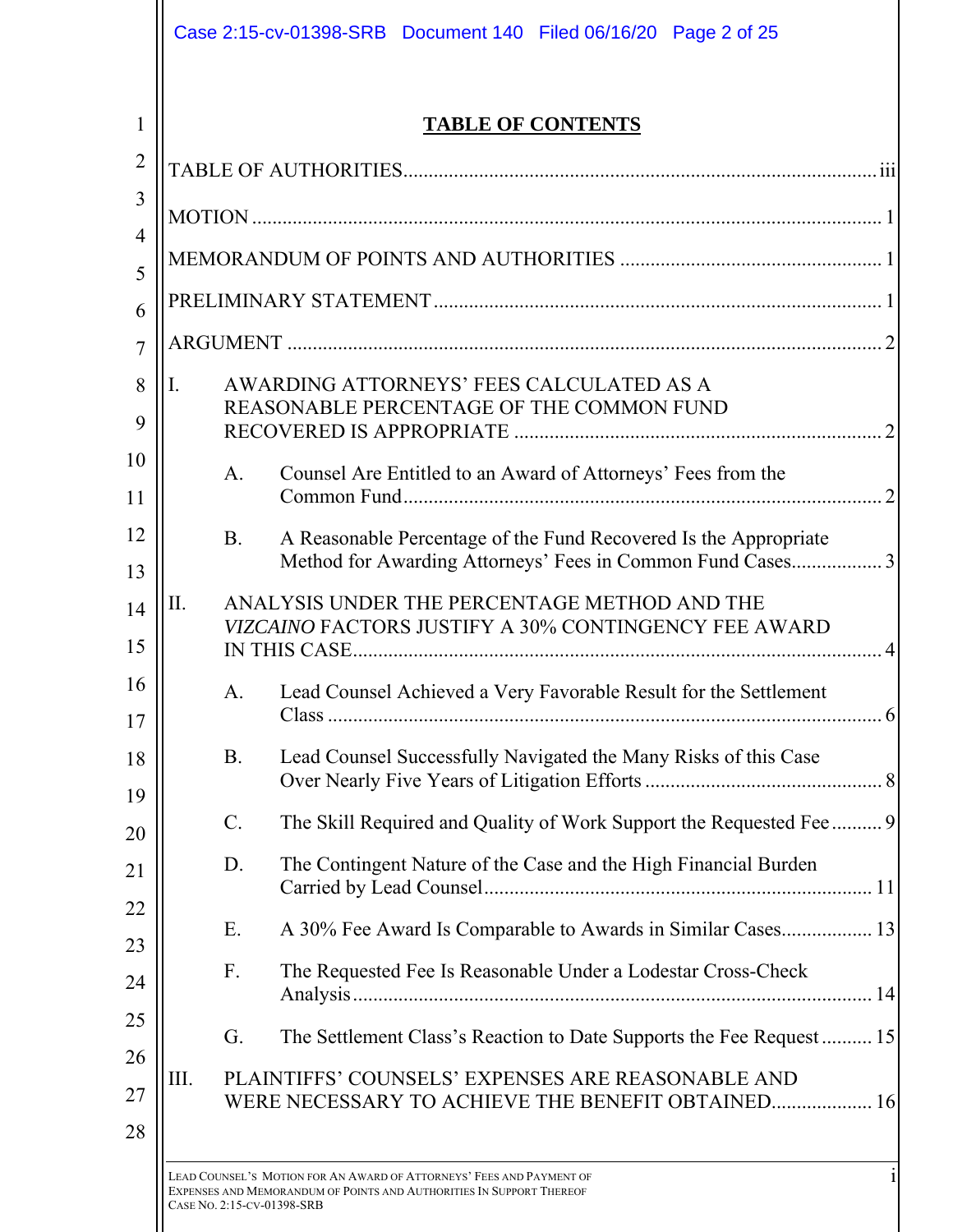|                | Case 2:15-cv-01398-SRB Document 140 Filed 06/16/20 Page 3 of 25                                                                                                                  |
|----------------|----------------------------------------------------------------------------------------------------------------------------------------------------------------------------------|
| $\mathbf{1}$   | IV.<br>LEAD PLAINTIFFS' REQUEST FOR AWARDS PURSUANT TO 15                                                                                                                        |
| $\overline{2}$ |                                                                                                                                                                                  |
| $\overline{3}$ |                                                                                                                                                                                  |
| $\overline{4}$ |                                                                                                                                                                                  |
| 5              |                                                                                                                                                                                  |
| 6              |                                                                                                                                                                                  |
| 7              |                                                                                                                                                                                  |
| 8              |                                                                                                                                                                                  |
| 9              |                                                                                                                                                                                  |
| 10             |                                                                                                                                                                                  |
| 11             |                                                                                                                                                                                  |
| 12             |                                                                                                                                                                                  |
| 13             |                                                                                                                                                                                  |
| 14             |                                                                                                                                                                                  |
| 15             |                                                                                                                                                                                  |
| 16             |                                                                                                                                                                                  |
| 17             |                                                                                                                                                                                  |
| 18             |                                                                                                                                                                                  |
| 19             |                                                                                                                                                                                  |
| 20             |                                                                                                                                                                                  |
| 21             |                                                                                                                                                                                  |
| 22             |                                                                                                                                                                                  |
| 23             |                                                                                                                                                                                  |
| 24             |                                                                                                                                                                                  |
| 25             |                                                                                                                                                                                  |
| 26             |                                                                                                                                                                                  |
| 27             |                                                                                                                                                                                  |
| 28             |                                                                                                                                                                                  |
|                | ii<br>LEAD COUNSEL'S MOTION FOR AN AWARD OF ATTORNEYS' FEES AND PAYMENT OF<br>EXPENSES AND MEMORANDUM OF POINTS AND AUTHORITIES IN SUPPORT THEREOF<br>CASE No. 2:15-CV-01398-SRB |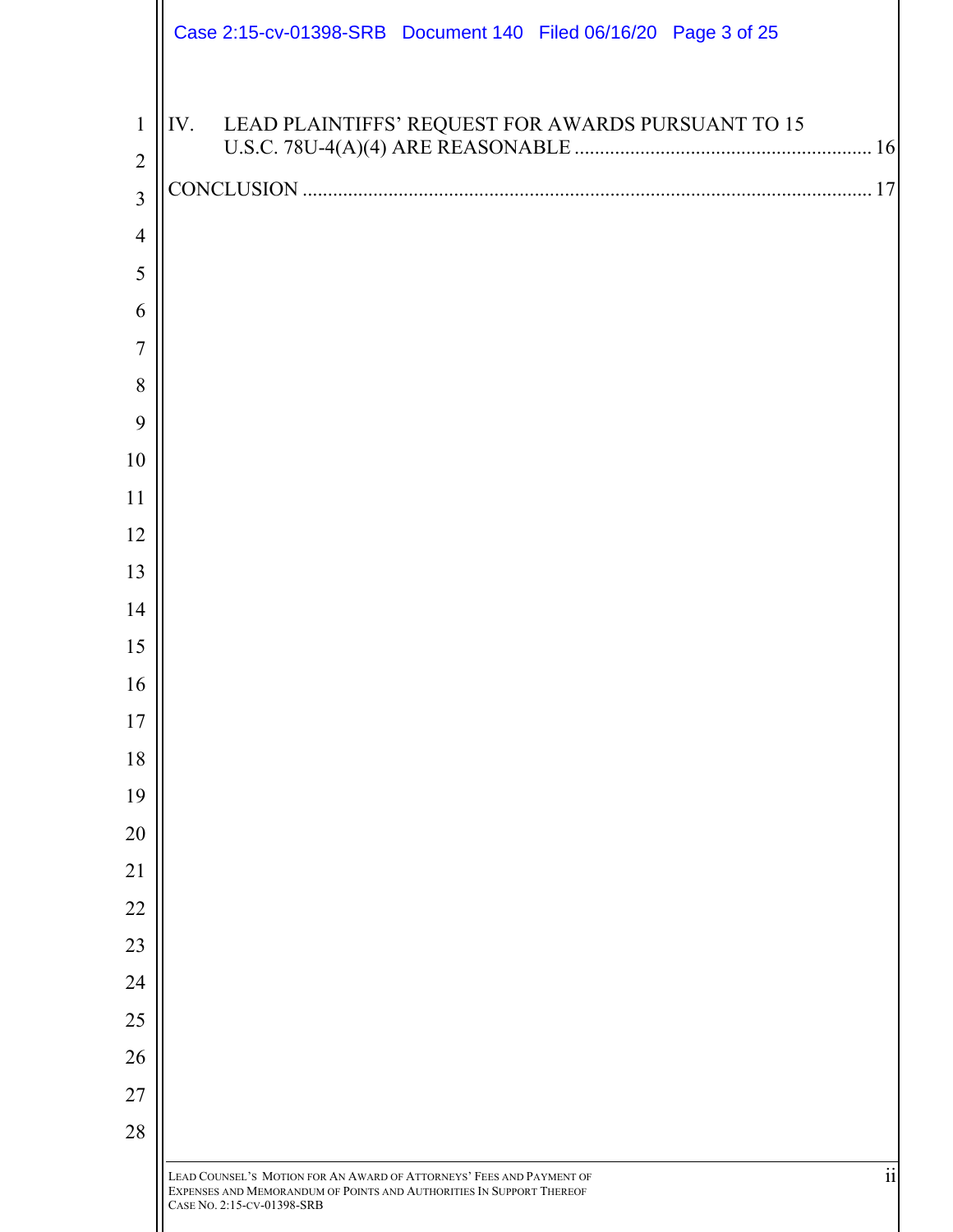|                | Case 2:15-cv-01398-SRB  Document 140  Filed 06/16/20  Page 4 of 25                                                                                                                |
|----------------|-----------------------------------------------------------------------------------------------------------------------------------------------------------------------------------|
| 1              | <b>TABLE OF AUTHORITIES</b>                                                                                                                                                       |
| $\overline{2}$ | Page(s)                                                                                                                                                                           |
| 3              | <b>Cases</b>                                                                                                                                                                      |
| 4              | In re Amkor Tech., Inc. Sec. Litig.,                                                                                                                                              |
| 5              |                                                                                                                                                                                   |
| 6              | Anixter v. Home-Stake Prod. Co.,                                                                                                                                                  |
| 7              |                                                                                                                                                                                   |
| 8<br>9         | In re Apollo Grp. Inc. Sec. Litig.,<br>No. CV 04-2147-PHX-JAT, 2012 WL 1378677 (D. Ariz. Apr. 20,                                                                                 |
| 10<br>11       | In re Audioeye, Inc., Sec. Litig.,<br>No. CV-15-00163-TUC-DCB, 2017 WL 5514690 (D. Ariz. May 8,                                                                                   |
| 12             | In re BankAtlantic Bancorp, Inc.,                                                                                                                                                 |
| 13             | No. 07-cv-61542 (S.D. Fla. 2010), aff'd, 688 F. 3d 713 (11th Cir. 2012)  12                                                                                                       |
| 14             | In re Biolase, Inc. Sec. Litig.,                                                                                                                                                  |
| 15             |                                                                                                                                                                                   |
| 16             | Boeing Co. v. Van Gemert,                                                                                                                                                         |
| 17             |                                                                                                                                                                                   |
| 18<br>19       | In re Coordinated Pretrial Proceedings In Petroleum Prods. Antitrust<br>Litig.,                                                                                                   |
| 20             | In re CV Therapeutics, Inc. Sec. Litig.,                                                                                                                                          |
| 21             |                                                                                                                                                                                   |
| 22             | Destefano v. Zynga, Inc.,                                                                                                                                                         |
| 23             | No. 12-04007-JSC, 2016 WL 537946 (N.D. Cal. Feb. 11, 2016)  10, 11, 16                                                                                                            |
| 24             | In re Equity Funding Corp. Sec. Litig.,                                                                                                                                           |
| 25             | Flo & Eddie, Inc. v. Sirius XM Radio, Inc.,                                                                                                                                       |
| 26             |                                                                                                                                                                                   |
| 27             | Galeener v. Source Refrigeration & HVAC, Inc.,                                                                                                                                    |
| 28             |                                                                                                                                                                                   |
|                | LEAD COUNSEL'S MOTION FOR AN AWARD OF ATTORNEYS' FEES AND PAYMENT OF<br>111<br>EXPENSES AND MEMORANDUM OF POINTS AND AUTHORITIES IN SUPPORT THEREOF<br>CASE NO. 2:15-CV-01398-SRB |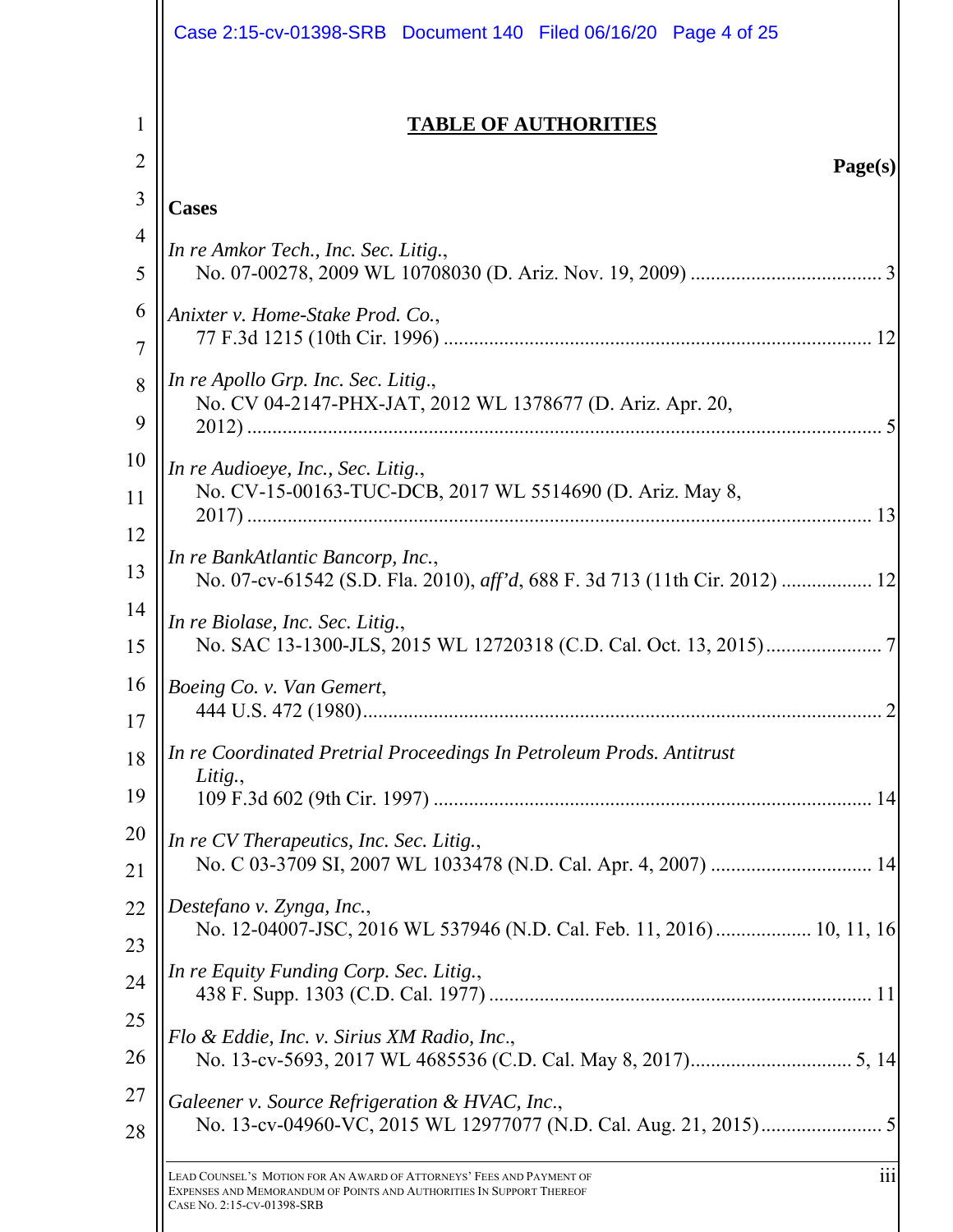|                     | Case 2:15-cv-01398-SRB Document 140 Filed 06/16/20 Page 5 of 25                                                                                                                                                         |  |
|---------------------|-------------------------------------------------------------------------------------------------------------------------------------------------------------------------------------------------------------------------|--|
| 1<br>$\overline{2}$ | Glickenhaus & Co. v. Household Int'l Inc,                                                                                                                                                                               |  |
| 3<br>4              | In re Heritage Bond Litig.,<br>No. 02-ML-1475-DT (RCX), 2005 WL 1594403 (C.D. Cal. June 10,                                                                                                                             |  |
| 5<br>6              | Hicks v. Stanley,<br>No. 01 Civ. 10071(RJH), 2005 WL 2757792 (S.D.N.Y. Oct. 24, 2005)  17                                                                                                                               |  |
| $\tau$<br>8         | Int'l Bhd. of Elec. Workers Local 697 Pension Fund. v. Int'l Game Tech.,<br>Inc.,<br>No. 3:09-cv-00419-MMD-WGC, 2012 WL 5199742 (D. Nev. Oct. 19,                                                                       |  |
| 9<br>10<br>11       | Janus Capital Grp., Inc. v. First Derivative Traders,                                                                                                                                                                   |  |
| 12                  | In re Korean Air Lines Co., Antitrust Litig.,                                                                                                                                                                           |  |
| 13<br>14            | Morris v. Lifescan Inc.,                                                                                                                                                                                                |  |
| 15<br>16            | In re NCAA Grant-in-Aid Cap Antitrust Litig.,                                                                                                                                                                           |  |
| 17<br>18            | In re Omnivision Tech., Inc.,                                                                                                                                                                                           |  |
| 19                  | Ontiveros v. Zamora,                                                                                                                                                                                                    |  |
| 20<br>21            | In re Optical Disk Drive Prods. Antitrust Litig. Indirect Purchaser Class,                                                                                                                                              |  |
| 22<br>23            | In re Oracle Corp. Sec. Litig.,<br>No. C 01-00988 SI, 2009 WL 1709050 (N.D. Cal. June 19, 2009), aff'd,                                                                                                                 |  |
| 24<br>25            | In re Rite Aid Corp. Sec. Litig.,                                                                                                                                                                                       |  |
| 26<br>27            | Robbins v. Koger Props., Inc.,                                                                                                                                                                                          |  |
| 28                  | Stanger v. China Elec. Motor, Inc.,<br>LEAD COUNSEL'S MOTION FOR AN AWARD OF ATTORNEYS' FEES AND PAYMENT OF<br>1V<br>EXPENSES AND MEMORANDUM OF POINTS AND AUTHORITIES IN SUPPORT THEREOF<br>CASE NO. 2:15-CV-01398-SRB |  |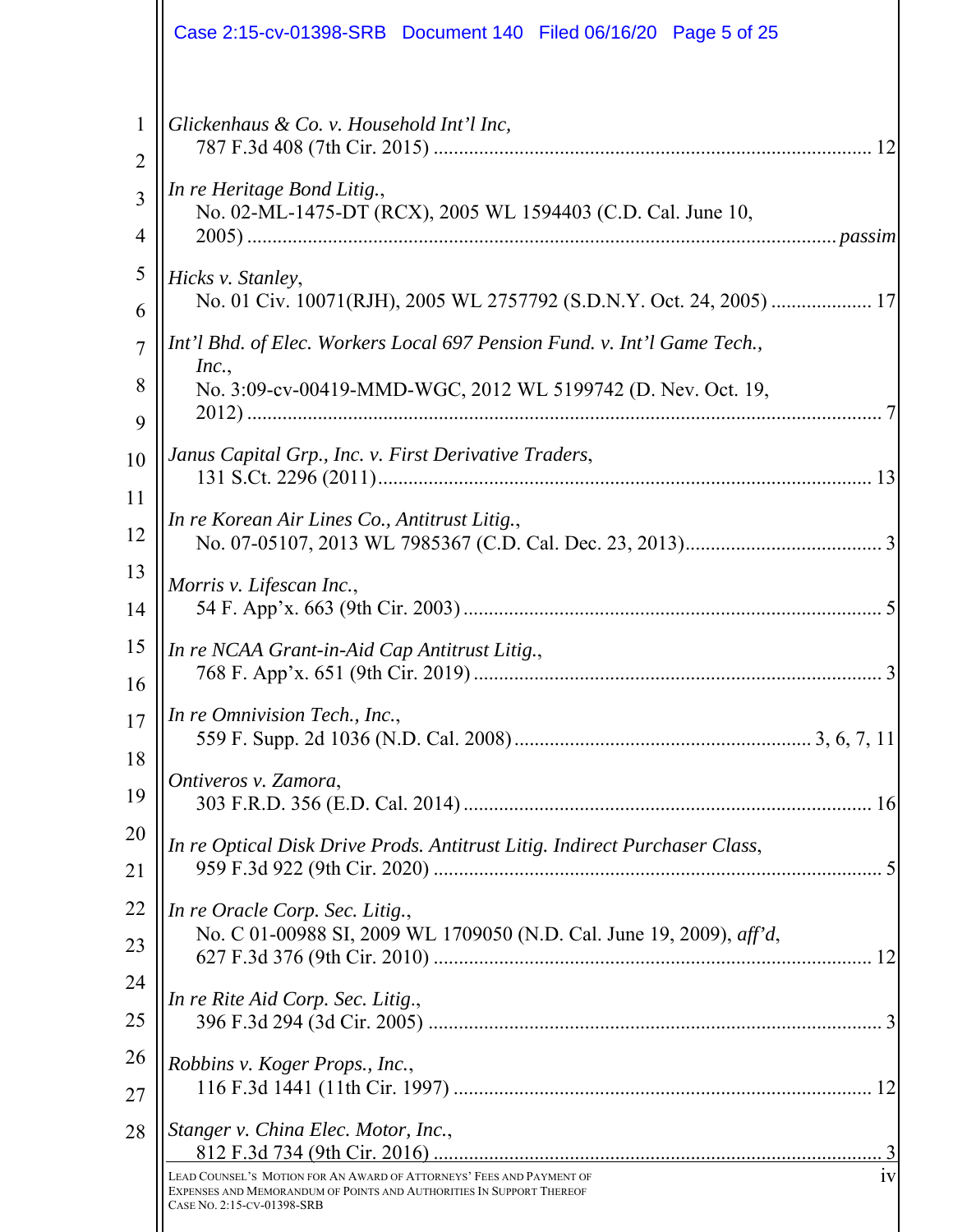| Case 2:15-cv-01398-SRB Document 140 Filed 06/16/20 Page 6 of 25                                                                              |
|----------------------------------------------------------------------------------------------------------------------------------------------|
| Steiner v. Am. Broad. Co.,                                                                                                                   |
| Tellabs, Inc. v. Makor Issues & Rights, Ltd.,                                                                                                |
| Vincent v. Hughes Air West, Inc.,                                                                                                            |
| Vinh Nguyen v. Radient Pharm. Corp.,                                                                                                         |
| Vizcaino v. Microsoft Corp.,                                                                                                                 |
| Wood v. Ionatron, Inc.,<br>No. CV 06-354-TUC-CKJ, 2009 WL 10673479 (D. Ariz. Sept. 28,                                                       |
| <b>Docketed Cases</b>                                                                                                                        |
| In re Amerco Sec. Litig.,                                                                                                                    |
| In re Broadcom Corp. Class Action Litig.,                                                                                                    |
| Drew, et al., v. Pultegroup, Inc., et al.,                                                                                                   |
| Hatamian v. Advanced Micro Devices, Inc.,                                                                                                    |
| In re Intuitive Surgical Sec. Litig.,                                                                                                        |
| <b>Statutes</b>                                                                                                                              |
|                                                                                                                                              |
|                                                                                                                                              |
| <b>Other Authorities</b>                                                                                                                     |
| Charles Silver, Due Process and the Lodestar Method: You Can't Get                                                                           |
| LEAD COUNSEL'S MOTION FOR AN AWARD OF ATTORNEYS' FEES AND PAYMENT OF<br>EXPENSES AND MEMORANDUM OF POINTS AND AUTHORITIES IN SUPPORT THEREOF |

CASE NO. 2:15-CV-01398-SRB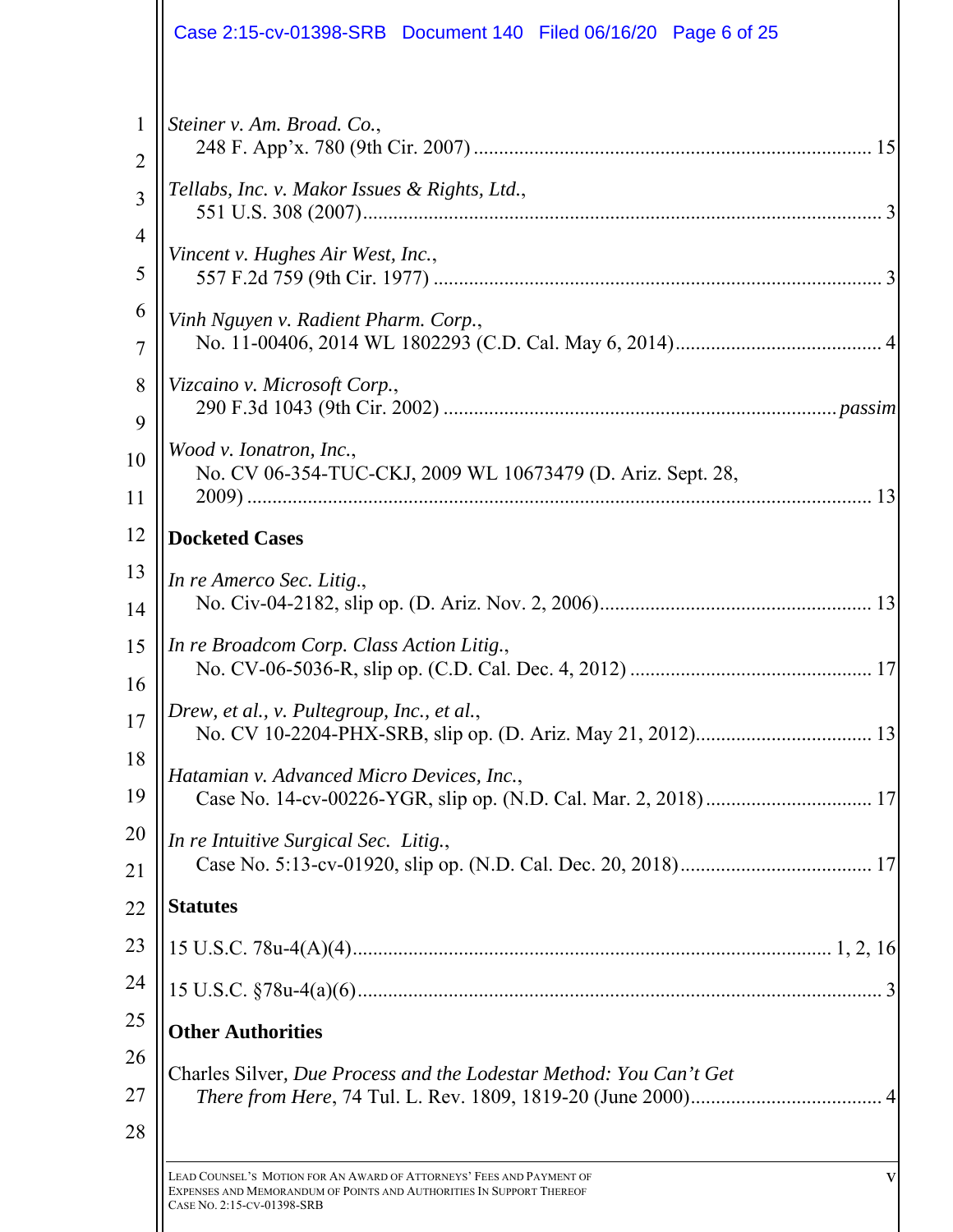1

# **MOTION**

2 3 4 5 6 7 8 9 PLEASE TAKE NOTICE THAT on July 21, 2020 at 10:00 am, Bernstein Liebhard LLP and Labaton Sucharow LLP (together "Lead Counsel"), on behalf of themselves and Liaison Counsel (collectively, "Plaintiffs' Counsel"), will move this Court for an Order: (i) awarding attorneys' fees of 30% of the Settlement Fund; (ii) approving payment of litigation expenses in the amount of \$265,124.33; and (iii) approving Lead Plaintiffs' request for reimbursement related to their representation of the Settlement Class, pursuant to the Private Securities Litigation Reform Act of 1995 ("PSLRA"), 15 U.S.C.  $\frac{5}{8}$  78u-4(a)(4), in the aggregate amount of \$4,320.00.

10 11 12 13 14 15 16 This motion is based upon the following Memorandum of Points and Authorities; the Joint Declaration of Carol C. Villegas and Michael S. Bigin in Support of (I) Lead Plaintiffs' Motion for Final Approval of Class Action Settlement and Plan of Allocation and (II) Lead Counsel's Motion for an Award of Attorneys' Fees and Payment of Expenses (the "Joint Declaration" or "Joint Decl."), dated June 16, 2020, with annexed exhibits; the Stipulation and Agreement of Settlement, dated as of March 27, 2020 ("Stipulation") (ECF No. 137-2); and all of the prior pleadings and papers in this Action.<sup>1</sup> 

17

18

# **MEMORANDUM OF POINTS AND AUTHORITIES PRELIMINARY STATEMENT**

19 20 21 Lead Counsel respectfully submit this memorandum of points and authorities in support of their application for: (i) an award of attorneys' fees of 30% of the Settlement

22  $23$ 24 25  $\frac{1}{1}$  $<sup>1</sup>$  All capitalized terms not otherwise defined herein have the same meaning as those</sup> in the Stipulation. All exhibits referenced herein are annexed to the Joint Declaration. For clarity, citations to exhibits that themselves have attached exhibits will be referenced as "Ex. - ..." The first numerical reference is to the designation of the entire exhibit attached to the Joint Declaration and the second reference is to the exhibit designation within the exhibit itself.

26 27 28 The Court is referred to the Joint Declaration for a detailed description of the allegations and claims, the procedural history of the Action, the risks faced by the Settlement Class in pursuing litigation, and the efforts that led to a settlement, among other matters. All internal quotations and citations are omitted unless otherwise noted.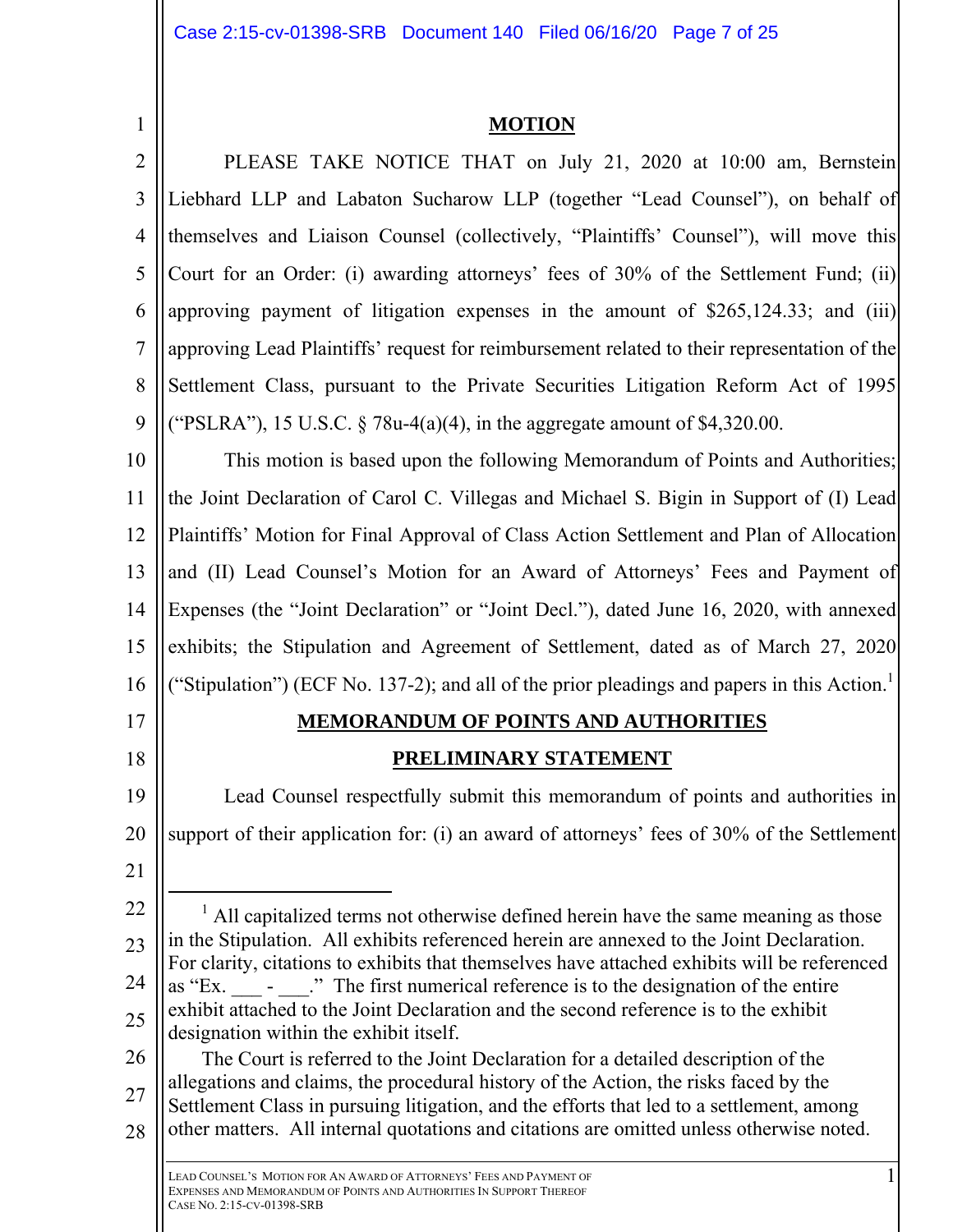Fund; (ii) payment of litigation expenses in the amount of \$265,124.33; and (iii) reimbursement in the amount of \$4,320 to Lead Plaintiffs in connection with their representation of the Settlement Class, pursuant to the PSLRA, 15 U.S.C. §78u-4(a)(4).

4 5 6 7 8 9 10 11 Pursuant to the Settlement, LifeLock, Inc. ("LifeLock" or the "Company") agreed to pay \$20,000,000 to the Settlement Class to end this securities litigation against LifeLock, Todd Davis, Chris Power, and Hilary Schneider and to obtain a release of related claims. This recovery is a very favorable result for the Settlement Class and avoids the substantial risks and expenses of continued litigation, including the risk of recovering less, or nothing at all. Plaintiffs' Counsel have not received any compensation for their prosecution of the case, which required nearly five years of vigorous advocacy and an appeal to the U.S. Court of Appeals for the Ninth Circuit.

12 13 14 15 16 17 As discussed herein, as well as in the Joint Declaration, it is respectfully submitted that the requested fee would be fair and reasonable and appropriate under the particular circumstances of this case. The litigation expenses requested are reasonable in amount and were necessarily incurred for the successful prosecution of the Action. Finally, the Lead Plaintiffs' PSLRA reimbursement requests are justified given their active participation in the litigation.

**ARGUMENT** 

# **I. AWARDING ATTORNEYS' FEES CALCULATED AS A REASONABLE PERCENTAGE OF THE COMMON FUND RECOVERED IS APPROPRIATE**

21 22

18

19

20

1

2

3

## **A. Counsel Are Entitled to an Award of Attorneys' Fees from the Common Fund**

23 24 25 26 27 28 The Supreme Court has long recognized that "a litigant or a lawyer who recovers a common fund for the benefit of persons other than himself or his client is entitled to a reasonable attorney's fee from the fund as a whole." *Boeing Co. v. Van Gemert*, 444 U.S. 472, 478 (1980). Similarly, the Ninth Circuit has held that "a private plaintiff, or his attorney, whose efforts create, discover, increase or preserve a fund to which others also have a claim is entitled to recover from the fund the costs of his litigation, including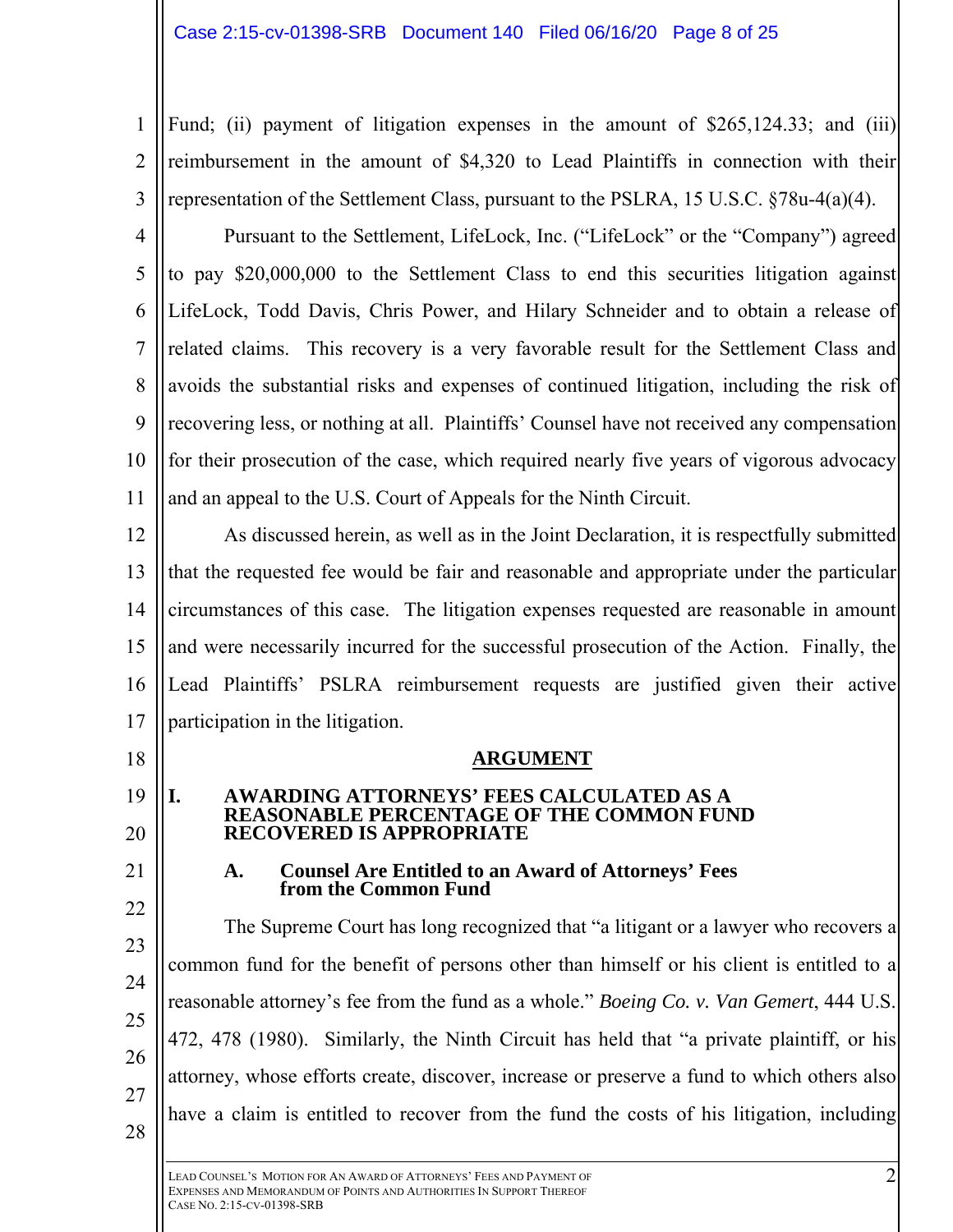1 2 3 4 5 6 7 8 9 10 attorneys' fees." *Vincent v. Hughes Air West, Inc.*, 557 F.2d 759, 769 (9th Cir. 1977); *accord, In re NCAA Grant-in-Aid Cap Antitrust Litig.*, 768 F. App'x. 651, 653 (9th Cir. 2019). Courts recognize that awards of fair attorneys' fees from a common fund are important to incentivizing attorneys to represent class clients, who might otherwise be denied access to counsel, particularly on a contingency basis. *See Stanger v. China Elec. Motor, Inc.*, 812 F.3d 734, 741 (9th Cir. 2016). In securities class actions, an award of fair attorney fees serves the public interest, as private securities actions are "an essential supplement to criminal prosecutions and civil enforcement actions" brought by the U.S. Securities Exchange Commission ("SEC"). *Tellabs, Inc. v. Makor Issues & Rights, Ltd.*, 551 U.S. 308, 313 (2007).

11

#### **B. A Reasonable Percentage of the Fund Recovered Is the Appropriate Method for Awarding Attorneys' Fees in Common Fund Cases**

12 13 14 15 16 17 18 19 20 21 22 23 Although courts have discretion to employ either the percentage of recovery or lodestar method, "[t]he use of the percentage-of-the-fund method in common-fund cases is the prevailing practice in the Ninth Circuit for awarding attorneys' fees and permits the Court to focus on a showing that a fund conferring benefits on a class was created through the efforts of plaintiffs' counsel." *In re Korean Air Lines Co., Antitrust Litig.*, No. 07-05107, 2013 WL 7985367, at \*1 (C.D. Cal. Dec. 23, 2013); *see also In re Amkor Tech., Inc. Sec. Litig.*, No. 07-00278, 2009 WL 10708030, at \*1 (D. Ariz. Nov. 19, 2009) (percentage-of-recovery method most appropriate to award attorneys' fees in securities class action); *In re Omnivision Tech., Inc.*, 559 F. Supp. 2d 1036, 1046 (N.D. Cal. 2008) ("use of the percentage method in common fund cases appears to be dominant"). Thus, the Ninth Circuit has consistently approved the use of the percentage method in common fund cases. $<sup>2</sup>$ </sup>

- 24
- 25
- 26 27 28  $\overline{\phantom{a}}$  $2$  The PSLRA likewise contemplates that fees be awarded on a percentage basis, authorizing attorneys' fees and expenses to counsel that do not exceed "a reasonable percentage of the amount of any damages and prejudgment interest actually paid to the class." 15 U.S.C. §78u-4(a)(6); *see also In re Rite Aid Corp. Sec. Litig*., 396 F.3d 294,

 $c$ *<u><i>ontinued*</u>)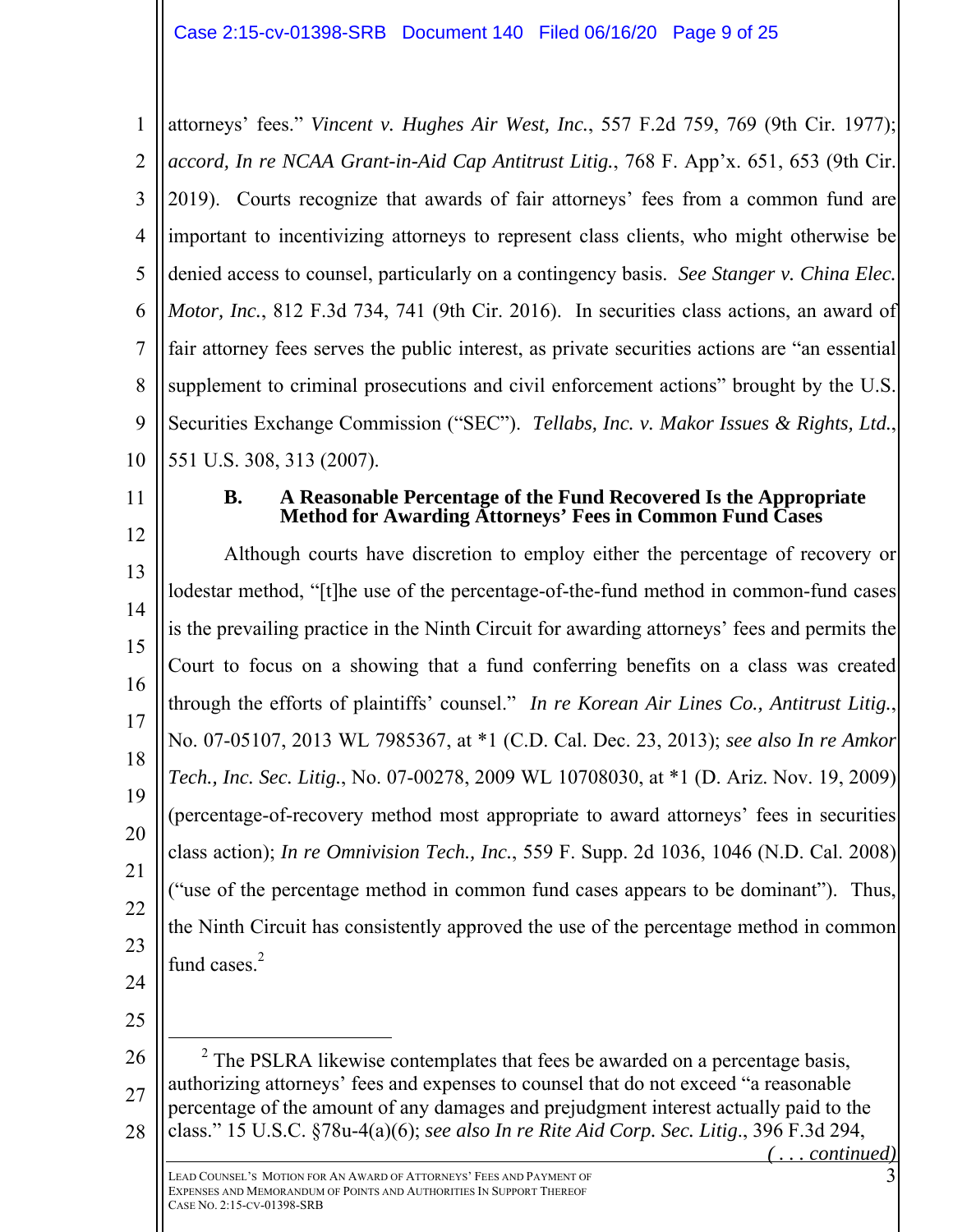1 2 3 4 5 6 7 8 9 10 11 12 13 14 15 The rationale for compensating counsel in common fund cases on a percentage basis is sound. First, it is consistent with the practice in the private marketplace where contingent fee attorneys are customarily compensated by a percentage of the recovery. *See Vinh Nguyen v. Radient Pharm. Corp.*, No. 11-00406, 2014 WL 1802293, at \*9 (C.D. Cal. May 6, 2014). Second, it more closely aligns "the lawyers' interests with achieving the highest award for the class members" in the shortest amount of time. *Id.*; *see also* Charles Silver*, Due Process and the Lodestar Method: You Can't Get There from Here*, 74 Tul. L. Rev. 1809, 1819-20 (June 2000) ("The consensus that the contingent percentage approach creates a closer harmony of interests between class counsel and absent plaintiffs than the lodestar method is strikingly broad. It includes leading academics, researchers at the RAND Institute for Civil Justice, and many judges. . . . Indeed, it is difficult to find anyone who contends otherwise."); *cf. Vizcaino v. Microsoft Corp.*, 290 F.3d 1043, 1050 n.5 (9th Cir. 2002) ("[I]t is widely recognized that the lodestar method creates incentives for counsel to expend more hours than may be necessary on litigating a case[….]").

16 17

#### **II. ANALYSIS UNDER THE PERCENTAGE METHOD AND THE VIZCAINO FACTORS JUSTIFY A 30% CONTINGENCY FEE AWARD IN THIS CASE**

18 19 20 21 22 23 24 25 In awarding an attorneys' fee from a common fund, the Court must determine whether the requested fee would be reasonable. The Ninth Circuit has stated that a 25% fee is the benchmark attorneys' fee for class actions, which may be adjusted up or down depending on the circumstances of each case. *Vizcaino,* 290 F.3d at 1048. The reasonableness of a 30% fee here is strongly supported by the relevant factors considered by courts within the Ninth Circuit including: (1) the very favorable result for the class achieved by Lead Counsel; (2) the risks faced when litigating the twice-dismissed claims over nearly five years, and pursuing the appeal to the Ninth Circuit; (3) comparable fee  $\overline{a}$ 

- 26
	- *(continued . . . )*
- 27 28 300 (3d Cir. 2005) ("[T]he percentage-of-recovery method was incorporated in the [PSLRA].").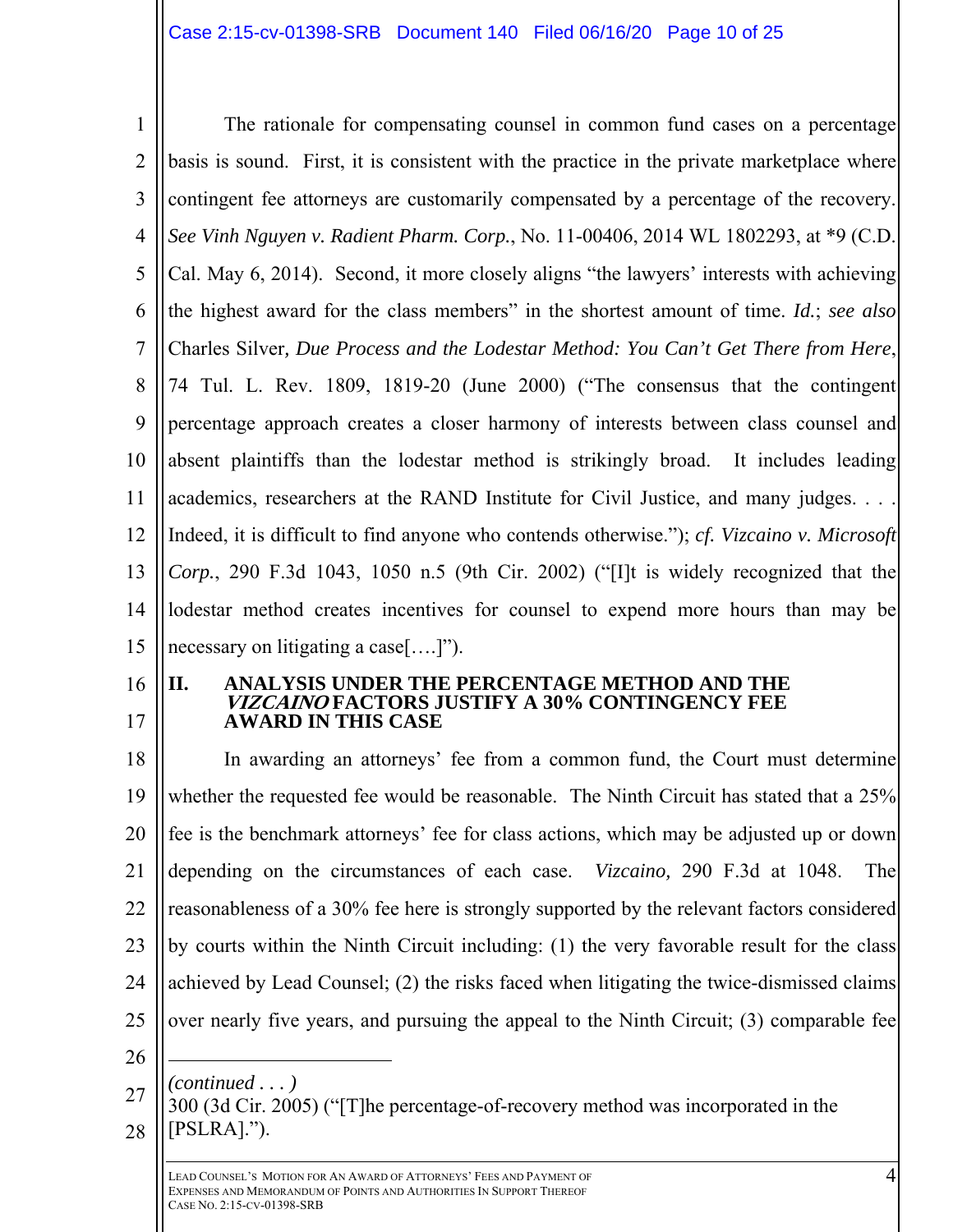1 2 3 4 5 6 7 awards made in similar cases; (4) the burdens experienced by Lead Counsel; (5) the contingent nature of the fee; (6) a lodestar crosscheck; and (7) the reaction of the class. *See, e.g., In re Optical Disk Drive Prods. Antitrust Litig. Indirect Purchaser Class*, 959 F.3d 922, 930 (9th Cir. 2020) (following *Vizcaino,* 290 F.3d at 1052 and reiterating the factors to be considered). Moreover, Lead Plaintiffs were actively involved throughout the litigation and believe that the Fee and Expense Application is reasonable. *See* Ex. 1 at ¶6; Ex. 2 at ¶6.

8 9 10 11 12 13 14 15 16 17 18 19 20 21 As discussed below, here, an upward adjustment to a 30% fee would be reasonable given, in particular, the significant risks and burdens faced, and overcome, by counsel during the course of the litigation and the substantial amount of effort required by counsel. *See, e.g., In re Apollo Grp. Inc. Sec. Litig*., No. CV 04-2147-PHX-JAT, 2012 WL 1378677, at \*7 (D. Ariz. Apr. 20, 2012) (awarding a fee of 33.3% of the settlement and noting that an "upward departure from the 25% benchmark figure is warranted" following an exceptional result and seven years of litigation). In particular, "[t]he 'benchmark' percentage should be adjusted … when special circumstances indicate that the percentage recovery would be either too small or large in light of the hours devoted to the case or other relevant factors." *In re Heritage Bond Litig.,* No. 02-ML-1475-DT (RCX), 2005 WL 1594403, at \*11 (C.D. Cal. June 10, 2005) (awarding 33⅓% fee given exceptional 36% recovery for the class; counsel's effort, experience and skill during three years of contentious litigation; quality of opposition; complexity of securities issues; and contingency risk).<sup>3</sup>

22

23 24 25 26 27 28  $\frac{1}{3}$  Similarly, in *Galeener v. Source Refrigeration & HVAC, Inc*., No. 13-cv-04960- VC, 2015 WL 12977077, at \* 1 (N.D. Cal. Aug. 21, 2015), the court awarded 30% of a \$10 million wage and hour settlement, explaining that the award was "based on attorneys' fees awards issued in similar wage and hour cases in this District, and the fact that the common fund of \$10,000,000 was created for Class Members through the efforts of Class Counsel." *See also Morris v. Lifescan Inc.,* 54 F. App'x. 663, 664 (9th Cir. 2003) (affirming 33% fee where district court considered exceptional results, risk and complexity of case, and that settlement was solely the result of counsel's work.); *Flo & Eddie, Inc. v. Sirius XM Radio, Inc*., No. 13-cv-5693, 2017 WL 4685536, at \*6-10 (C.D.  $$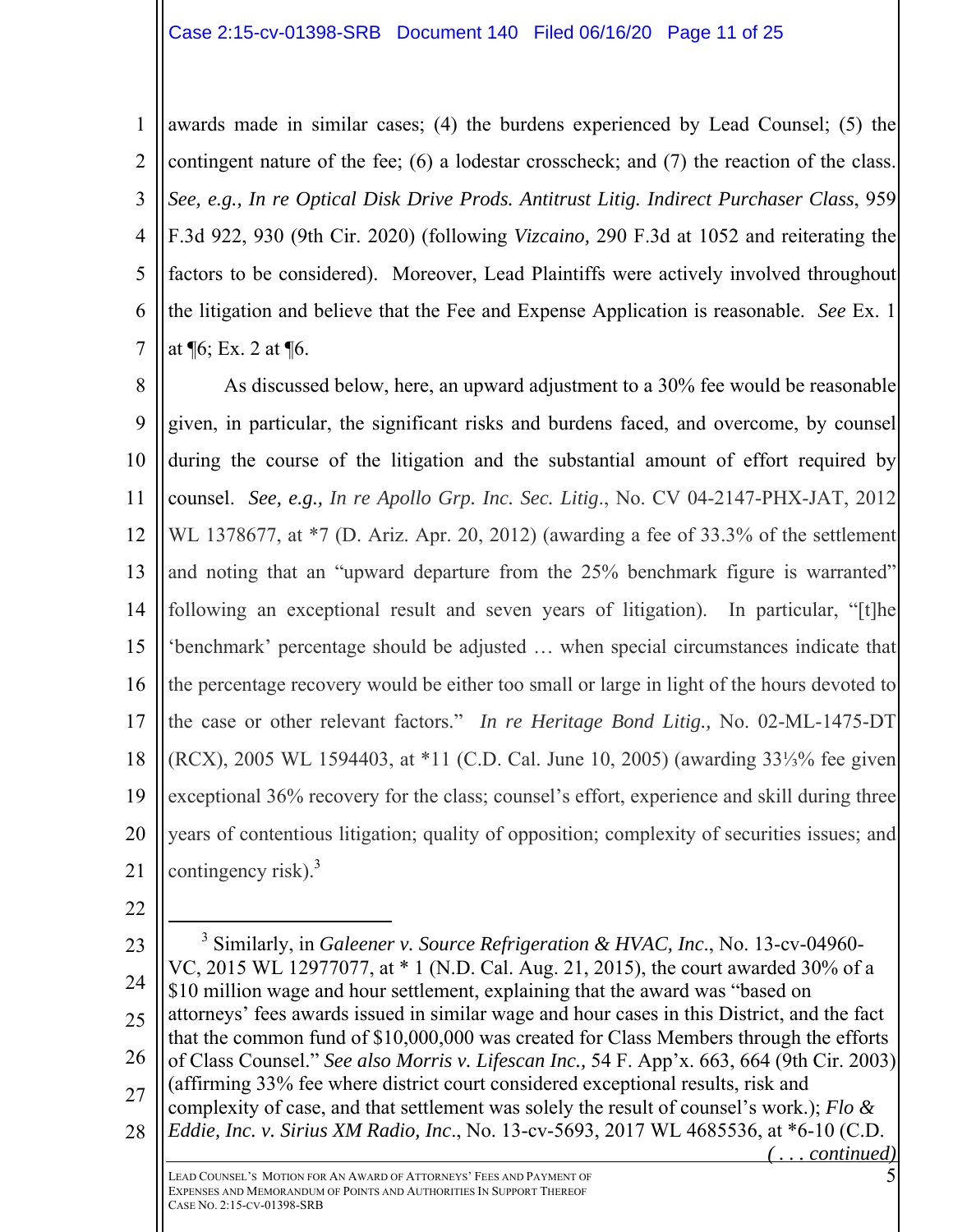1 2 For all the following reasons, it is respectfully submitted that the Court should award an attorneys' fee in this case of 30% of the Settlement Fund.

3

4

5

6

7

8

 $\overline{Q}$ 

10

11

## **A. Lead Counsel Achieved a Very Favorable Result for the Settlement Class**

As a gross recovery for the Settlement Class, \$20 million is an excellent result. The \$20 million Settlement Amount is approximately twice the median settlement value in 2019 for securities class actions and more than twice the median settlement amount from 2010 through 2019. *See* Ex. 4, Laarni T. Bulan and Laura E. Simmons, Securities Class Action Settlements – 2019 Review and Analysis, at 1 and 7 (Cornerstone Research 2020) (reporting a median settlement amount for all securities class action settlements of \$11.5 million in 2019 and \$8.5 million for Section 10(b) actions for the period from 2010-2019).

12 13 14 15 16 17 18 19 20 Moreover, the Settlement provides a very favorable recovery as a proportion of estimated damages, were the case to continue. The Settlement recovers approximately 5% of the \$416 million maximum estimated damages, and up to 10% of estimated damages when factoring in the real risk that Lead Plaintiffs would need to "disaggregate," or parse out, non-fraud related stock price movement and account for an October 29, 2015 stock price recovery. *See* Joint Decl. at ¶¶98-99. These percentages are above the recoveries generally in securities class actions. For instance, Cornerstone Research has tracked the median proportion of Section 10(b) class action recoveries since

21 *(continued . . . )* 

22  $23$ 24 25 26 27 Cal. May 8, 2017) (awarding 30% fee of \$73 million settlement based on results achieved, legal and procedural obstacles and complexities in the case, duration of three and a half year case, contingency risk, and reasonable multiplier); *Omnivision*, 559 F.Supp. 2d at 1046-1048 (awarding 28% of \$13.75 million securities settlement based on substantial recovery of 9% of possible damages; risk of no recovery in continued litigation dealing with class certification, summary judgment on issues of loss causation and scienter, and uncertain trial outcome; skill needed to prosecute securities cases; contingent nature of case that had been litigated for over three years; awards of 30% in comparable cases).

<sup>28</sup>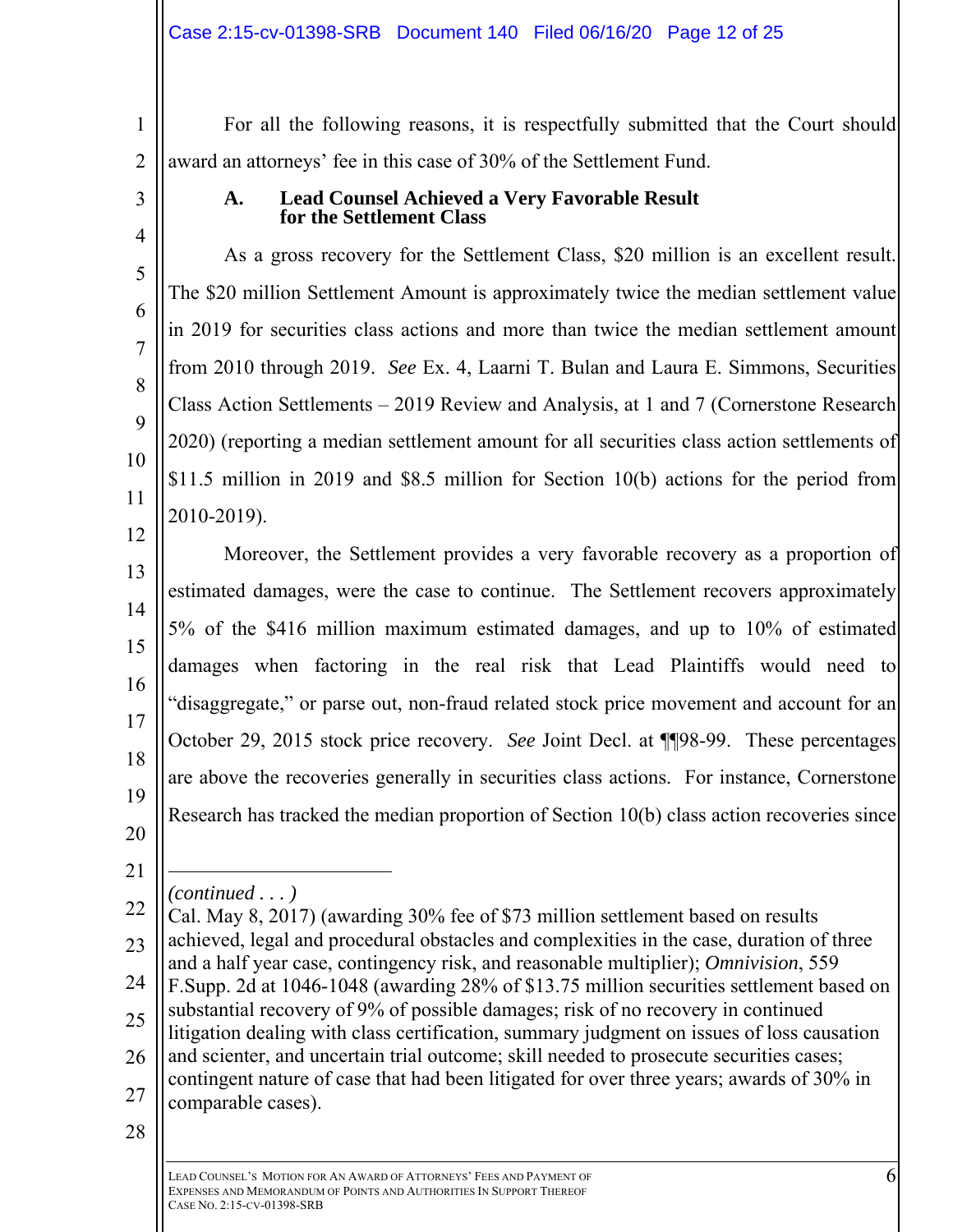1 2 3 4 5 6 7 8 9 10 11 12 13 2010. Cornerstone uses what it calls a "simplified tiered damages" approach for comparison purposes, *see* Ex. 4, Endnote 6, and the recovery here exceeds Cornerstone's estimated median recovery of 4.6%. *See* Ex. 4 at 7, Figure 6. Courts have also noted comparable or smaller percentages of recovery. *See, e.g., In re Biolase, Inc. Sec. Litig.,*  No. SAC 13-1300-JLS (FFMx), 2015 WL 12720318, at \*4 (C.D. Cal. Oct. 13, 2015) (settlement at "8% of the maximum recoverable damages . . . equals or surpasses the recovery in many other securities class actions"); *Int'l Bhd. of Elec. Workers Local 697 Pension Fund. v. Int'l Game Tech., Inc.,* No. 3:09-cv-00419-MMD-WGC, 2012 WL 5199742, at \*3 (D. Nev. Oct. 19, 2012) (settlement at approximately "3.5% of the maximum damages . . . is within the median recovery in securities class actions settled in the last few years"); *Omnivision,* 559 F. Supp. 2d at 1046 (noting 9% recovery was more than triple average recovery in securities cases when approving upward adjustment to 28% fee).

14 15 16 17 18 19 20 21 22 23 24 25 26 27 28 However, even these favorable comparisons understate the value of the \$20 million Settlement achieved. Here, Defendants had strong arguments that Lead Plaintiffs could not establish that *any* recoverable losses were caused by the two alleged corrective disclosures. Defendants would argue that the first corrective disclosure on February 10, 2015 merely announced that LifeLock was taking a reserve for a previously disclosed FTC investigation and this announcement contained no information—much less new information—regarding LifeLock's alerts. *See* Joint Decl. at ¶74. Defendants would also argue that the second alleged corrective disclosure on July 21, 2015, the FTC's announcement that it was initiating contempt proceedings against LifeLock, revealed only potential wrongdoing—there was no subsequent adjudication or admission confirming that any wrongdoing occurred. *Id*. at ¶75. Defendants would also likely argue that even if the FTC's allegations had been subsequently confirmed, those allegations could not support Lead Plaintiffs' loss causation theory because they did not tie to Lead Plaintiffs' claims. *Id*. Therefore, arguably, none of the alleged revelations caused any legal damages. Also, if Lead Plaintiffs were unable to develop an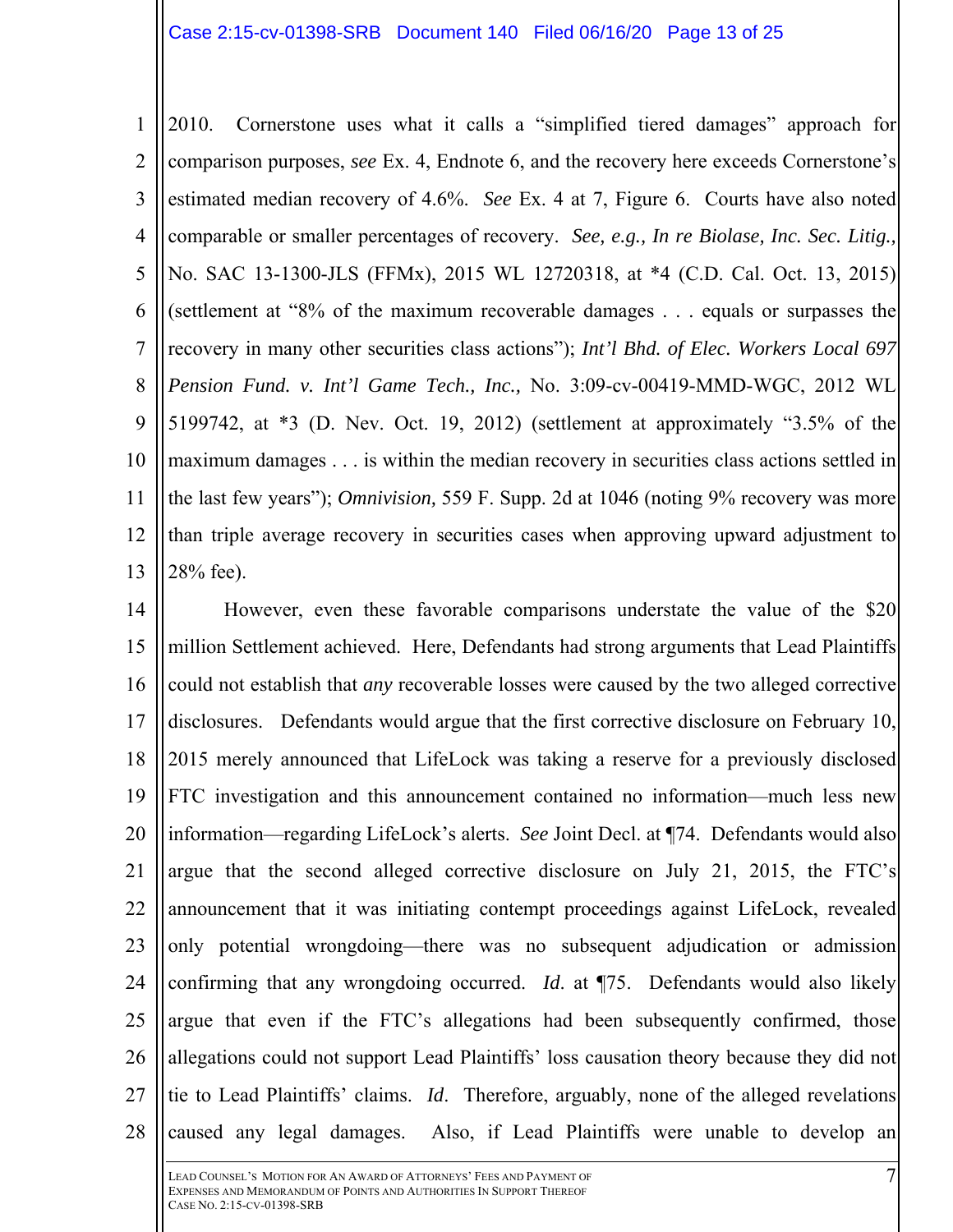1 2 3 economically reasonable method for disaggregating loses related to the alerts statements, then they would be unable to prove an element of their claims and none of the class members could recover for their alleged damages.

4 5 6 7 8 9 10 11 12 13 The Settlement is also an excellent result because it provides the Settlement Class, whose claims have been pending since 2015, with a prompt and substantial tangible recovery, without the considerable risk, expense, and delay of litigating to completion. Though Lead Plaintiffs believe they could have succeeded in establishing each of the elements of the alleged claims, Defendants would likely have sought summary judgment and there was no guarantee that the proposed class would prevail in Defendants' continuous challenges and, even if they did, how the Court's rulings would affect damages or how the case would be viewed by the jury. Additional discovery would have been protracted and a trial of the claims would inevitably be long and complex, and even a favorable verdict would undoubtedly spur a lengthy post-trial and appellate process.

14

16

17

18

19

20

21

22

23

24

25

26

# **B. Lead Counsel Successfully Navigated the Many Risks of this Case Over Nearly Five Years of Litigation Efforts**

15 The risk of litigation is also an important factor in determining a fair fee award. *Vizcaino*, 290 F.3d at 1048 (noting "[r]isk is a relevant circumstance" in awarding attorneys' fees). Without rock solid facts, securities fraud class actions are extremely difficult to allege and prove. A 30% fee here is warranted in light of Lead Counsel's work to overcome the many risks faced while litigating the Action. Here, Lead Counsel amended the complaint twice and the claims were twice dismissed by the Court. *See*  Joint Decl. at ¶¶13-26. Lead Counsel then appealed the second dismissal to the Ninth Circuit (*see id*. at ¶¶27-41), which, as reported in 2018 and the most recent report available, had a reversal rate in non-governmental civil cases of less than  $13\%$ .<sup>4</sup>

After convincing the Ninth Circuit to partially reverse the dismissal and remand the case back to the Court, Lead Plaintiffs faced more challenges as Defendants drilled

27 28 <sup>4</sup> See https://www.ca9.uscourts.gov/judicial\_council/publications/AnnualReport 2018.pdf.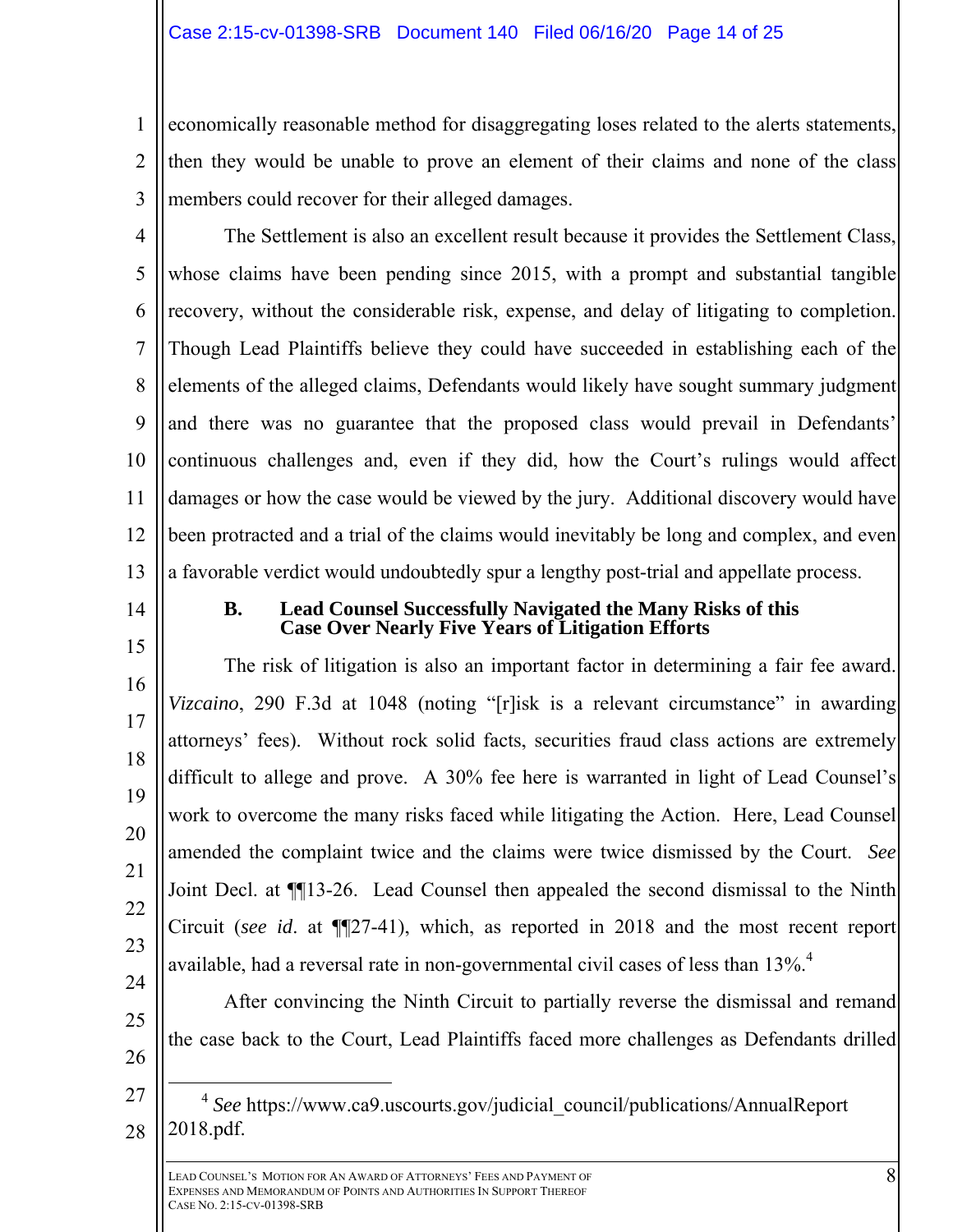1 2 3 4 down into the economics of whether there was a sustainable loss causation theory given the remaining theories of liability and the tough facts presented in the case, or that, at least, no damages would be found by a preponderance of admissible evidence. *See* Joint Decl. at ¶¶73-83.

5 6 7 8 9 10 11 12 13 14 15 There were also the challenges of proving falsity and scienter. Regarding falsity, Defendants would have argued, among other things, that LifeLock's statements regarding near-real time alerts were not false or misleading because LifeLock never stated that *all*  of its alerts were near real-time or actionable. To the contrary, Defendants would argue that LifeLock repeatedly and plainly warned investors that alerts were subject to significant limitations that may result in LifeLock's customers not receiving alerts in near real time. Likewise, Defendants warned investors that all alerts were subject to delays as a result of technical issues experienced by third-party vendors or by LifeLock itself. Even the underlying real-time alert flaws may not have occurred in a material amount when the Settlement Class purchased LifeLock shares, as the FTC did not clearly find wrongdoing by the Company during the Class Period. *See* Joint Decl. at ¶¶66-70.

16 17 18 19 20 21 22  $23$ 24 With respect to scienter, witness memories had likely faded over the last five years and Defendants certainly never believed they had engaged in intentional securities fraud and they continue to deny the Complaint's allegations. Indeed, Defendants would have argued that in light of the fact that LifeLock believed it had adequately warned the market that the various alerts the Company provided came with obvious and disclosed limitations, Defendants lacked any intent to defraud and did not act with severe recklessness. Defendants would also be able to demonstrate that the Individual Defendants did not engage in significant insider sales during the Class Period. *See* Joint Decl. at ¶¶71-72.

- 25
- 26

Thus, the risks navigated by Lead Counsel support the requested fee.

27 28 **C. The Skill Required and Quality of Work Support the Requested Fee**  Courts have recognized that the "prosecution and management of a complex national class action requires unique legal skills and abilities." *Heritage Bond*, 2005 WL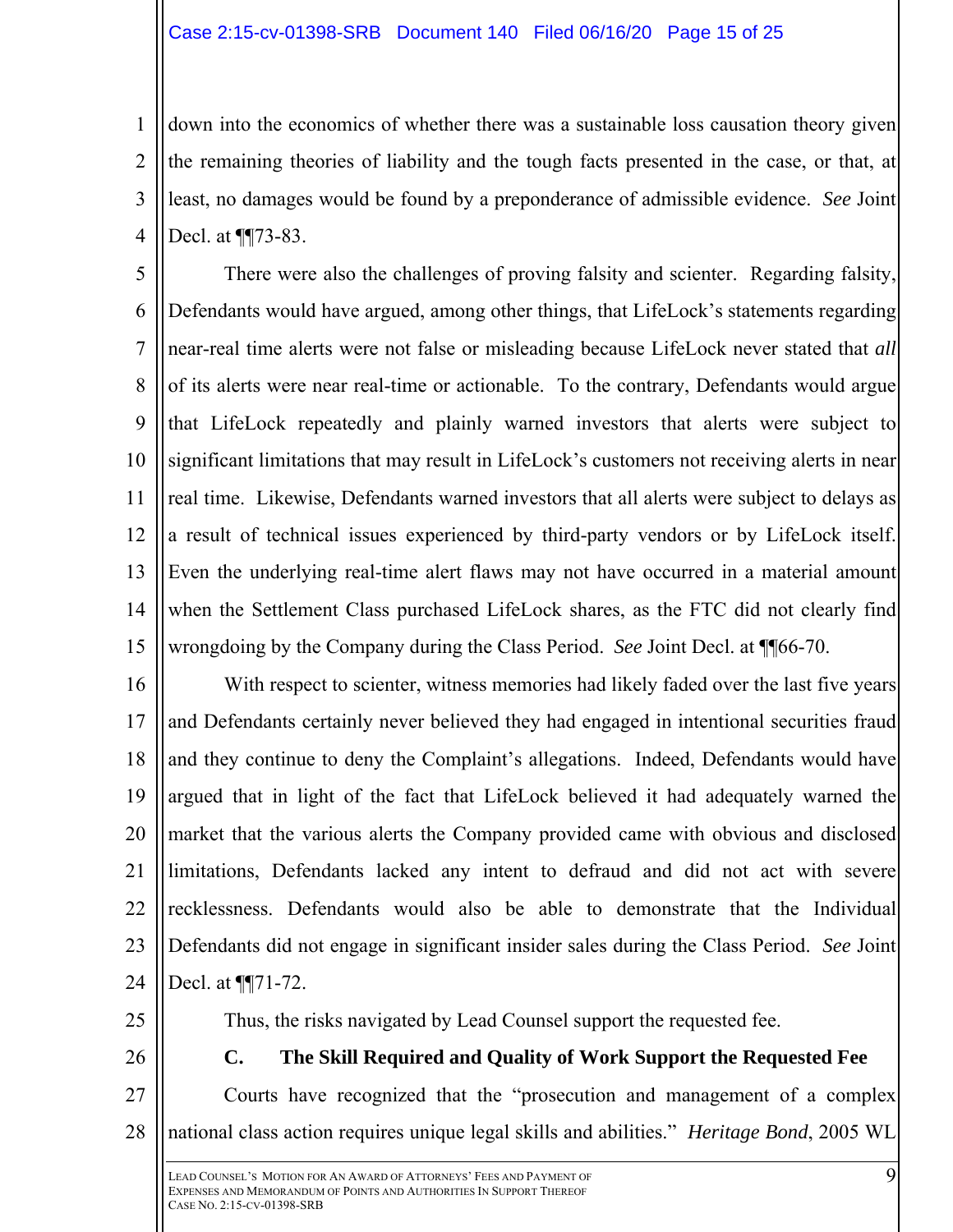1 2 3 4 5 1594389, at \*12; *see also Vizcaino*, 290 F.3d at 1048. "This is particularly true in securities cases because the Private Securities Litigation Reform Act makes it much more difficult for securities plaintiffs to get past a motion to dismiss." *Destefano v. Zynga, Inc.*, No. 12-04007-JSC, 2016 WL 537946, at \*17 (N.D. Cal. Feb. 11, 2016) (quoting *Omnivision*, 559 F. Supp. 2d at 1047).

6 7 8 9 10 11 12 13 14 15 16 17 Here, in addition to the complexities of this being a securities case, the claims centered on Defendants' alleged false and misleading statements and omissions concerning the functionality of LifeLock's products. Lead Counsel worked very hard to investigate and develop the complex claims against Defendants. Lead Counsel conducted their own investigation, meeting with and interviewing former employees who potentially had information concerning the alleged fraud and consulting with a former associate director of the FTC Division of Privacy and Identity Theft Protection. *See* Joint Decl. at ¶¶13, 21. Lead Counsel also scoured the public record for information to support the claims, including requesting information from the FTC pursuant to a Freedom of Information Act request. *Id*. This research allowed Lead Counsel to prepare two detailed amended complaints. Defendants did not answer either complaint and the Parties briefed and argued two motions to dismiss. *Id*. at ¶¶15-17, 22-23.

18 19 20 21 22 23 24 After losing the second motion to dismiss, the Court entered judgment in favor of Defendants. Lead Counsel made the strategic decision to file a focused appeal targeting certain allegations of the Complaint. In addition to whether certain statements were actionable, Lead Counsel briefed the unsettled issue of whether double (arguably triple) hearsay could be relied on to show scienter at the pleading stage. Lead Counsel briefed and argued the appeal, ultimately convincing the Ninth Circuit to partially reverse the dismissal and remand the Action for further proceedings. *Id*. at ¶¶27-41.

25 26 27 28 Thereafter, the Parties engaged in accelerated discovery, using their expertise to negotiate mutually agreeable search parameters and to expeditiously produce responsive documents. *Id*. at ¶¶44-52. In total, Lead Counsel reviewed and produced approximately 14,671 pages of documents on behalf of the Lead Plaintiffs. *Id*. at ¶¶45, 52. Lead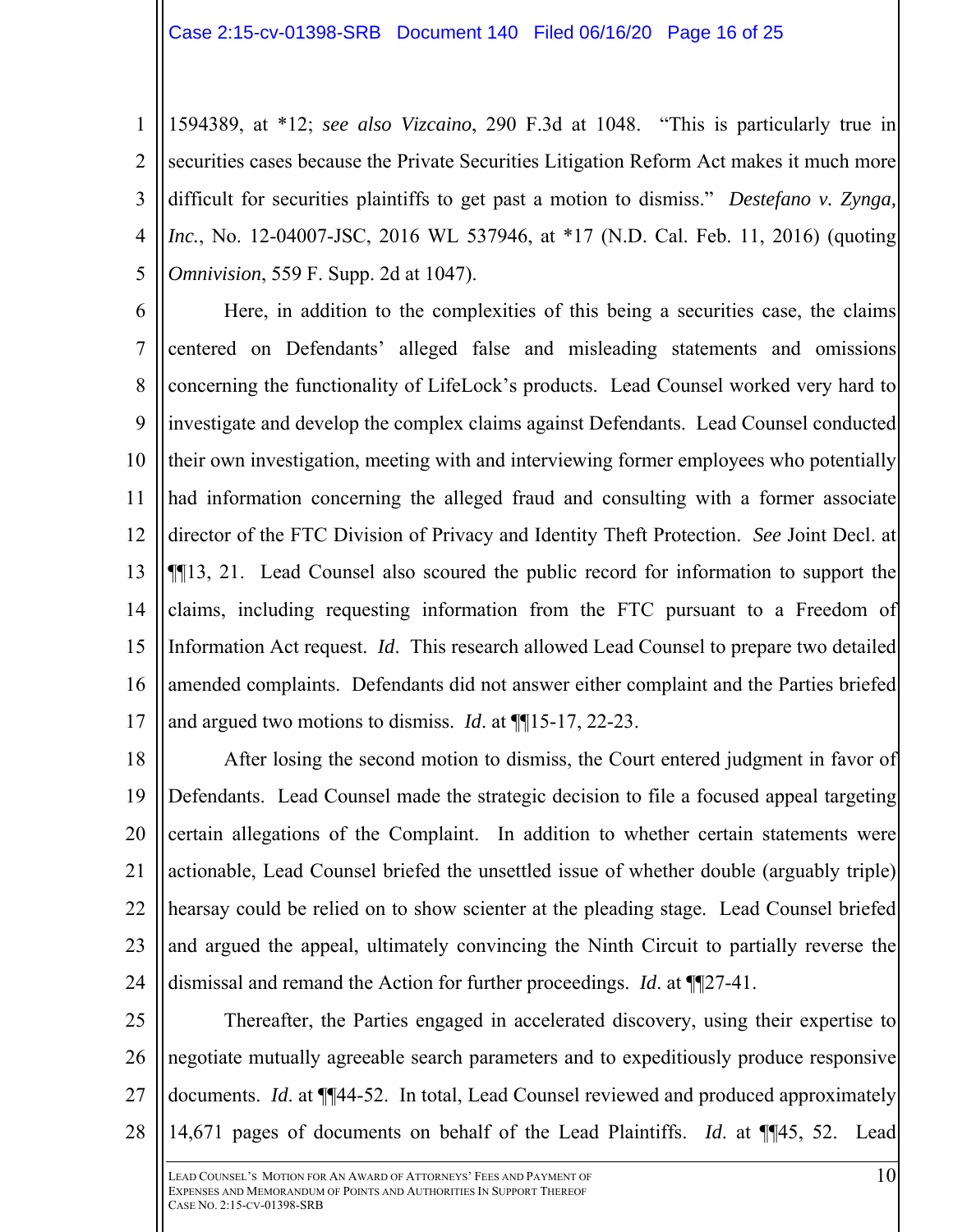1 2 3 4 5 Counsel also reviewed Defendants' productions of approximately 62,385 documents. *Id*. at ¶¶45-51. Lead Counsel and Defendants deposed a witness who previously provided information used in the Complaint. *Id*. at ¶¶45, 53. Lead Counsel also evaluated the strengths and weaknesses of the loss causation theories in the case with a consulting expert economist. *Id*. at ¶4.

6 7 8 9 10 11 12 Lead Counsel have extensive and significant experience in the highly specialized field of securities class action litigation and are known as leaders in the field. *Id*. at ¶¶116-18. Lead Counsel have not only used their knowledge and skill from prior cases but also developed specific expertise in the issues presented here to overcome the obstacles presented by Defendants. The favorable Settlement is attributable in large part to the diligence, determination, hard work, and skill of Lead Counsel, who developed, litigated, and successfully settled the Action.

13 14 15 16 17 18 19 20 The quality of opposing counsel is also important in evaluating the quality of the work done by Lead Counsel. *See, e.g., Heritage Bond*, 2005 WL 1594389, at \*12; *In re Equity Funding Corp. Sec. Litig.*, 438 F. Supp. 1303, 1337 (C.D. Cal. 1977). Lead Counsel were opposed in this Action by very skilled and highly respected lawyers with well-deserved reputations for vigorous advocacy in the defense of complex civil cases such as this. In the face of this formidable opposition, Lead Counsel were able to develop Lead Plaintiffs' case so as to persuade Defendants to settle the Action on terms favorable to the Settlement Class.

21

22

23

25

#### **D. The Contingent Nature of the Case and the High Financial Burden Carried by Lead Counsel**

24 26 It has long been recognized that attorneys are entitled to a larger fee when their compensation is contingent in nature. *See Vizcaino*, 290 F.3d at 1048-50; *Omnivision*, 559 F. Supp. 2d at 1047 ("The importance of assuring adequate representation for plaintiffs who could not otherwise afford competent attorneys justifies providing those attorneys who do accept matters on a contingent-fee basis a larger fee than if they were billing by the hour or on a flat fee."); *see also Zynga*, 2016 WL 537946, at \*18 (noting

28

27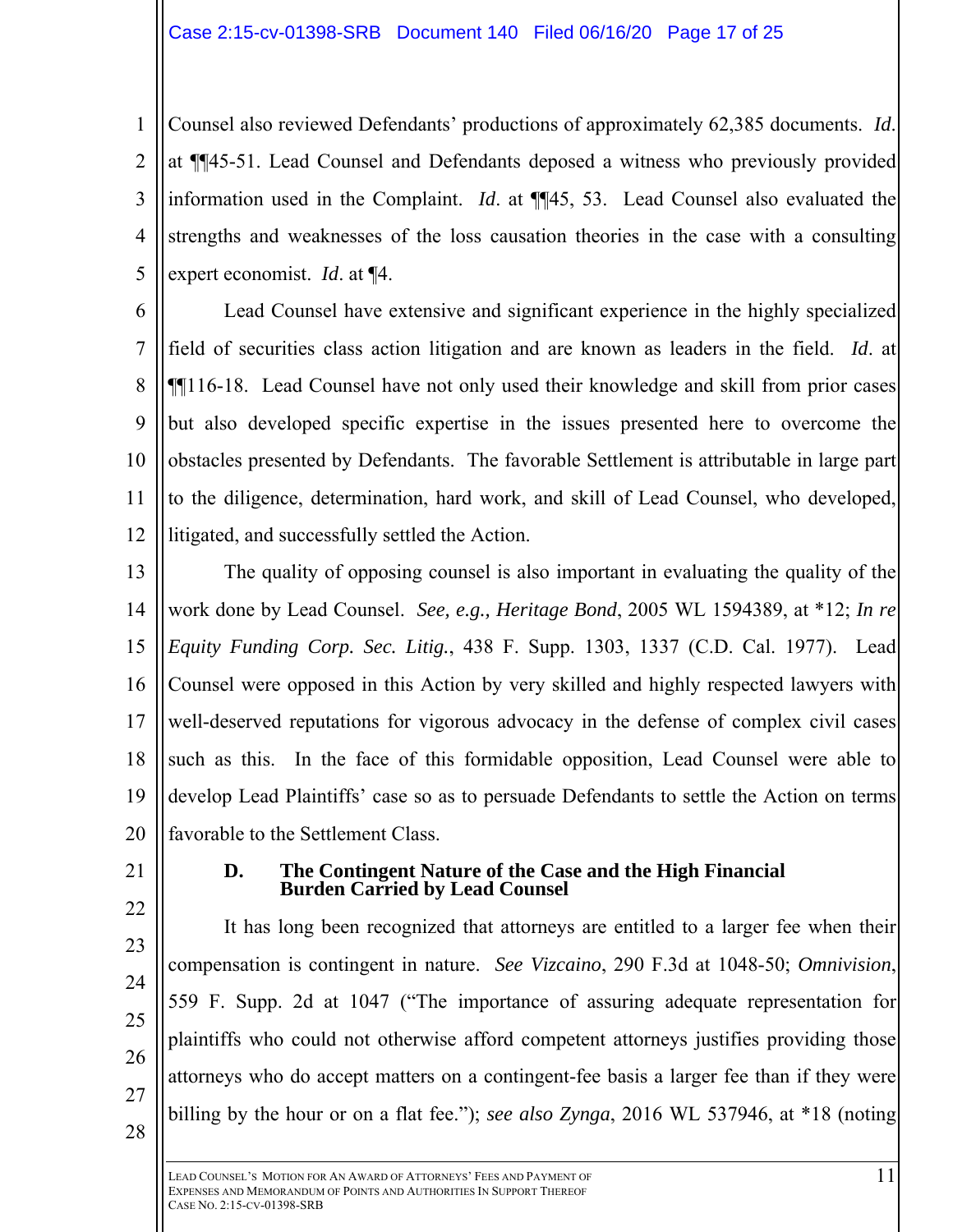1 2 that "when counsel takes on a contingency fee case and the litigation is protracted, the risk of non-payment after years of litigation justifies a significant fee award").

3 4 5 6 7 8 9 10 11 12 13 Indeed, there have been many class actions in which plaintiffs' counsel took on the risk of pursuing claims on a contingency basis, expended thousands of hours and dollars, yet received no remuneration whatsoever despite their diligence and expertise. For example, Lead Counsel Labaton Sucharow tried *In re JDS Uniphase Securities Litigation*, Case No. C-02-1486 CW (EDL) (N.D. Cal. Nov. 27, 2007), through to a disappointing verdict for the defendants, receiving no compensation and expending millions of dollars in time and expenses. *See also In re Oracle Corp. Sec. Litig.*, No. C 01-00988 SI, 2009 WL 1709050 (N.D. Cal. June 19, 2009), aff'd, 627 F.3d 376 (9th Cir. 2010) (granting summary judgment to defendants after eight years of litigation, and after plaintiff's counsel worked over 100,000 hours, representing a lodestar of approximately \$48 million, and incurred over \$6 million in expenses).

14 15 16 17 18 19 20 21 22 23 24 25 26 27 28 Lead Counsel are aware of many other hard-fought lawsuits where, because of the discovery of facts unknown when the case was commenced, changes in the law during the pendency of the case, or a decision of a judge or jury following a trial on the merits, excellent professional efforts by members of the plaintiff's bar produced no fee for counsel. *See, e.g., Robbins v. Koger Props., Inc.*, 116 F.3d 1441 (11th Cir. 1997) (reversing \$81 million jury verdict and dismissing case with prejudice); *Anixter v. Home-Stake Prod. Co.*, 77 F.3d 1215 (10th Cir. 1996) (overturning plaintiffs' verdict obtained after two decades of litigation). Even plaintiffs who get past summary judgment and succeed at trial may find a judgment in their favor overturned on appeal or on a post-trial motion. *See, e.g., In re BankAtlantic Bancorp, Inc.*, No. 07-cv-61542 (S.D. Fla. 2010) (in case tried by Labaton Sucharow, after plaintiffs' jury verdict, court granted defendants' motion for judgment as a matter of law on loss causation grounds), *aff'd*, 688 F. 3d 713 (11th Cir. 2012) (trial court erred, but defendants entitled to judgment as matter of law on lack of loss causation); *Glickenhaus & Co. v. Household Int'l*, *Inc.*, 787 F.3d 408 (7th Cir. 2015) (reversing and remanding jury verdict of \$2.46 billion after 13 years of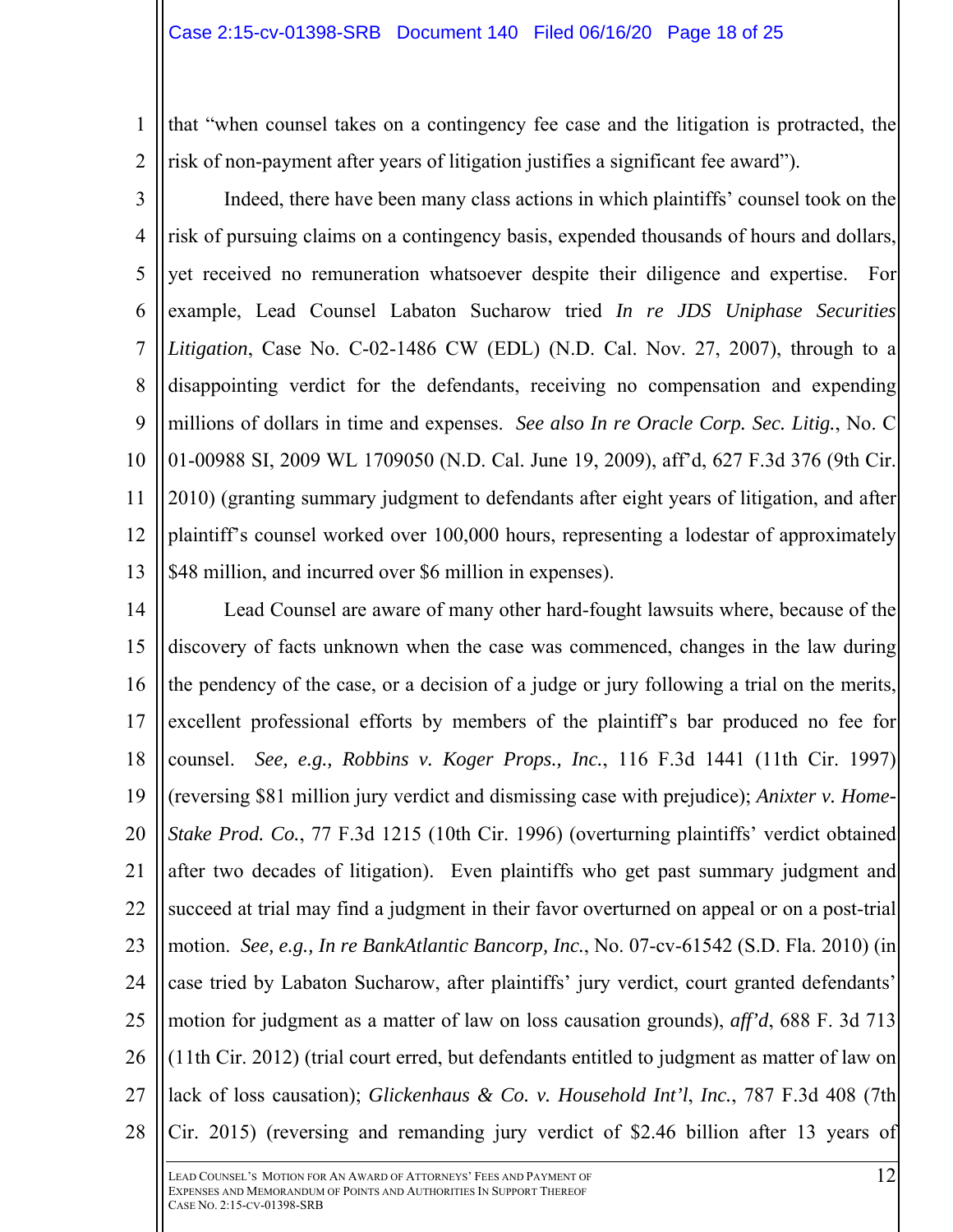1 2 litigation on loss causation grounds and error in jury instruction under *Janus Capital Grp., Inc. v. First Derivative Traders*, 131 S.Ct. 2296 (2011)).

3 4 5 6 7 8  $\mathbf Q$ 10 Here, because Plaintiffs' Counsel's fee was entirely contingent, the only certainty was that there would be no fee without a successful result and that such result would only be realized after significant amounts of time, effort, and expense had been expended. Unlike counsel for Defendants, who were paid and reimbursed for their expenses on a current basis, Plaintiffs' Counsel have received no compensation for their efforts during the course of the Action. Plaintiffs' Counsel have risked non-payment of \$5,862,657.00 in time worked on this matter and \$265,124.33 in expenses, knowing that if their efforts were not successful, no fees or expenses would be paid.

11

# **E. A 30% Fee Award Is Comparable to Awards in Similar Cases**

12 13 14 Although the requested fee is higher than the 25% benchmark, fee awards of 30%, or more, have regularly been awarded in class actions in district courts within Arizona and throughout the Ninth Circuit.

- 15 16 17 18 19 20 21 22 23 24 25 For instance, in *Wood v. Ionatron, Inc.*, No. CV 06-354-TUC-CKJ, 2009 WL 10673479, at \*5 (D. Ariz. Sept. 28, 2009), the court awarded a fee of 30% of the \$6.5 million settlement, finding it "well within the range routinely approved in such cases." In *In re Audioeye, Inc., Sec. Litig.*, No. CV-15-00163-TUC-DCB, 2017 WL 5514690, at \*4 (D. Ariz. May 8, 2017), the court awarded a fee of 33  $1/3\%$  of a \$1,525,000 securities settlement. And, in *In re Amerco Sec. Litig*., No. Civ-04-2182, slip op. at 1 (D. Ariz. Nov. 2, 2006), the court awarded 30% of a \$7 million securities settlement fund. *See* Ex. 10.<sup>5</sup> This Court in *Drew, et al., v. Pultegroup, Inc., et al.*, No. CV 10-2204-PHX-SRB, slip op.at 3 (D. Ariz. May 21, 2012) (Ex. 10), also awarded a 30% fee in connection with a \$2.5 million settlement, in light of the risks in the case, the lengthy litigation, and significant discovery.
- 26
- 27 28  $rac{1}{5}$  $<sup>5</sup>$  All unreported "slip" opinions are submitted in a compendium, attached as Exhibit</sup> 10 to the Joint Declaration.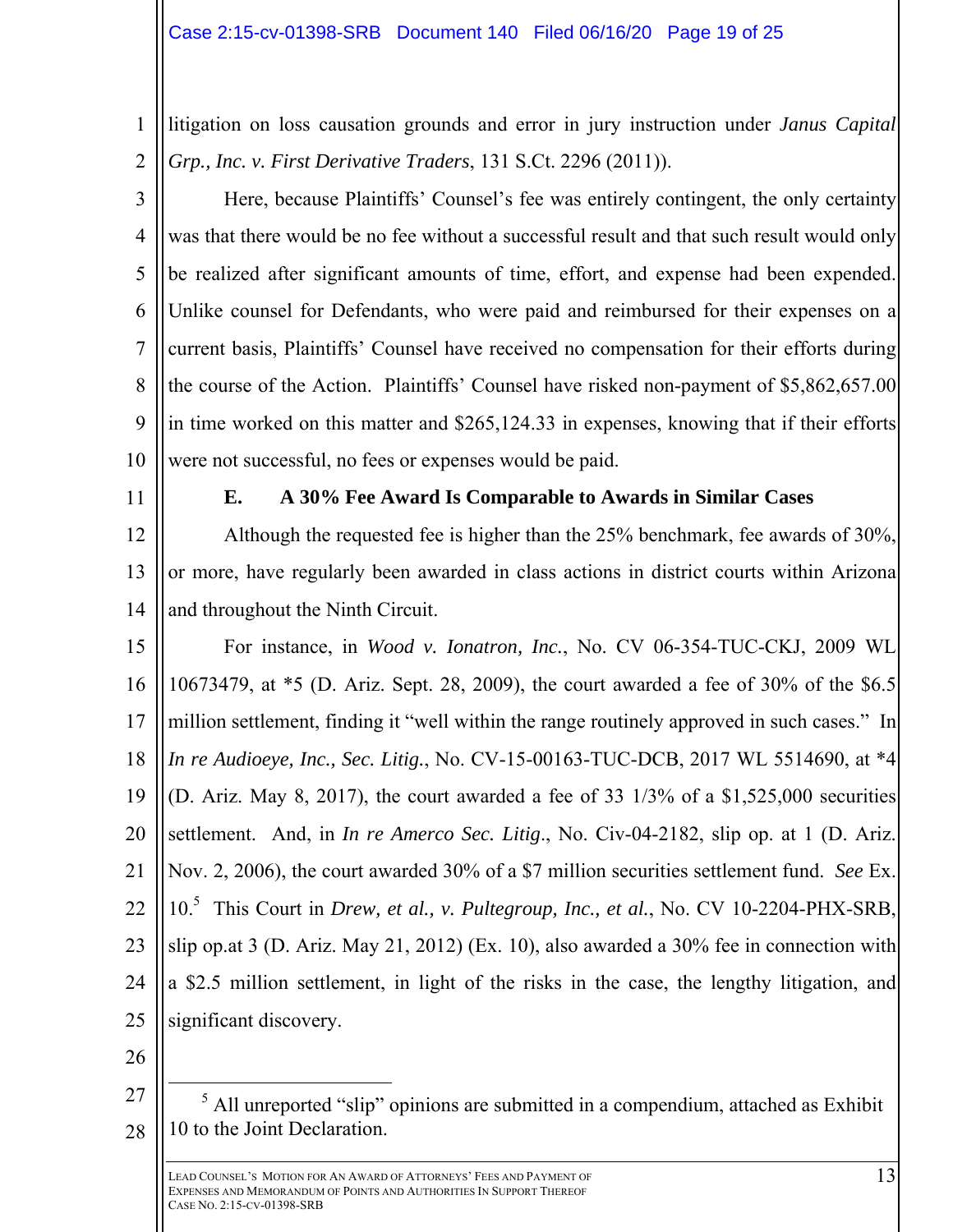1 2 3 4 5 6 7 Courts elsewhere within the Ninth Circuit also regularly award fees of 30% or more in connection with comparable settlements. *See, e.g., Heritage Bond*, 2005 WL 1594403, at \*18 (awarding 33.33% fee of \$27,783,000 settlement); *In re CV Therapeutics, Inc. Sec. Litig.*, No. C 03-3709 SI, 2007 WL 1033478, at \*1 (N.D. Cal. Apr. 4, 2007) (awarding 30% fee of \$13.5 million settlement); *Flo & Eddie Inc. v. Sirius XM Inc. Radio*, CV13–5693 PSG (GJSx), 2017 WL 4685536, at \*7 (C.D. Cal. May 8, 2017) (awarding 30% fee in \$35 million settlement).

8 9 Accordingly, it is respectfully submitted that a 30% fee is comparable to awards in similar cases.

10

11

## **F. The Requested Fee Is Reasonable Under a Lodestar Cross-Check Analysis**

12 13 14 15 16 Although an analysis of counsel's lodestar is not required for an award of attorneys' fees in the Ninth Circuit, a cross-check of the fee request with Plaintiffs' Counsel's lodestar demonstrates its reasonableness. *See Vizcaino*, 290 F.3d at 1048-50; *see also In re Coordinated Pretrial Proceedings In Petroleum Prods. Antitrust Litig.*, 109 F.3d 602, 607 (9th Cir. 1997) (comparing the lodestar fee to the percentage fee is an appropriate measure of a percentage fee's reasonableness).

17 18 19 20 21 22 23 24 25 26 27 28 Plaintiffs' Counsel's combined "lodestar" is \$5,862,657.00 for 8,730.10 hours of work through May 31, 2020. The requested 30% fee, if awarded, would represent a "multiplier" of just 1.02, meaning Plaintiffs' Counsel are essentially only seeking their lodestar. *See* Exs. 5-A, 6-A, 7-A, and 8. The Ninth Circuit has recognized that attorneys in common fund cases are frequently awarded a multiple of their lodestar, rewarding them "for taking the risk of nonpayment by paying them a premium over their normal hourly rates for winning contingency cases." *Vizcaino*, 290 F.3d at 1051. For example, the district court in *Vizcaino* approved a fee that reflected a multiple of 3.65 times counsel's lodestar. *Id*. The Ninth Circuit affirmed, holding that the district court correctly considered the range of multiples applied in common fund cases, and noting that a range of lodestar multiples from 1.0 to 4.0 are frequently awarded. *Id*.; *see also* 

LEAD COUNSEL'S MOTION FOR AN AWARD OF ATTORNEYS' FEES AND PAYMENT OF EXPENSES AND MEMORANDUM OF POINTS AND AUTHORITIES IN SUPPORT THEREOF CASE NO. 2:15-CV-01398-SRB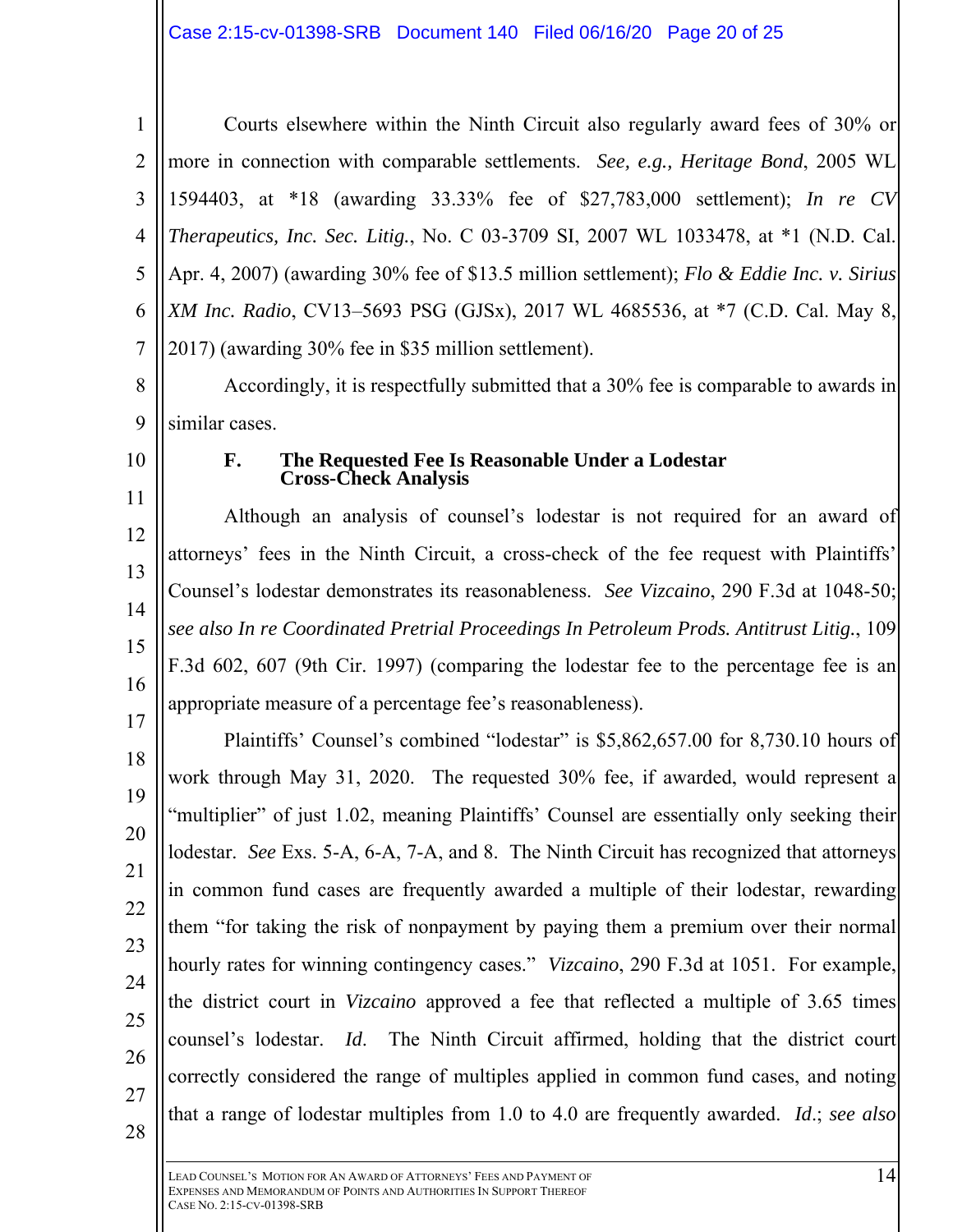1 2 *Steiner v. Am. Broad. Co.*, 248 F. App'x. 780, 783 (9th Cir. 2007) (finding that 6.85 multiplier "falls well within the range of multipliers that courts have allowed").

3 4 5 6 7 8 9 10 Plaintiffs' Counsel's lodestar represents 8,730.10 hours of work at counsel's current hourly rates. Counsel's rates range from \$725 to \$1,150 per hour for partners, \$650 to \$900 per hour for of counsel or senior counsel, and \$335 to \$650 per hour for associates and staff attorneys. *See* Exs. 5-A, 6-A, and 7-A. Lead Counsel submit that these rates are comparable, or less than, those used by peer defense-side law firms litigating matters of similar magnitude. Sample defense firm rates in 2019, gathered by Labaton Sucharow from bankruptcy court filings nationwide, often exceeded these rates. *See* Ex. 9; Joint Decl. at ¶114.

11 12 13 14 15 Additional work will be required of Lead Counsel on an ongoing basis, including: correspondence with Settlement Class Members; supervising the claims administration process being conducted by the Claims Administrator; and supervising the distribution of the Net Settlement Fund to Settlement Class Members who have submitted valid Claim Forms. However, Lead Counsel will not seek payment for this additional work.

16

#### **G. The Settlement Class's Reaction to Date Supports the Fee Request**

17 18 19 20 21 22 23 24 25 26 Although not articulated specifically in *Vizcaino*, district courts in the Ninth Circuit also consider the reaction of the class when deciding whether to award the requested fee. *See Heritage Bond*, 2005 WL 1594389, at \*15 ("The presence or absence of objections . . . is also a factor in determining the proper fee award."). A total of 44,954 copies of the Notice and Claim Form have been sent to potential Settlement Class Members and the Court-approved Summary Notice was published in *Investor's Business Daily* and transmitted over the internet using *PR Newswire*. Ex. 3 at ¶¶13-14. In addition, the Stipulation and Notice, among other documents, were posted to a website dedicated to the Settlement and Lead Counsel's websites. Ex. 3 at ¶16; Joint Decl. at ¶61. Although the objection deadline will not run until June 30, 2020, to date, no

- 27
- 28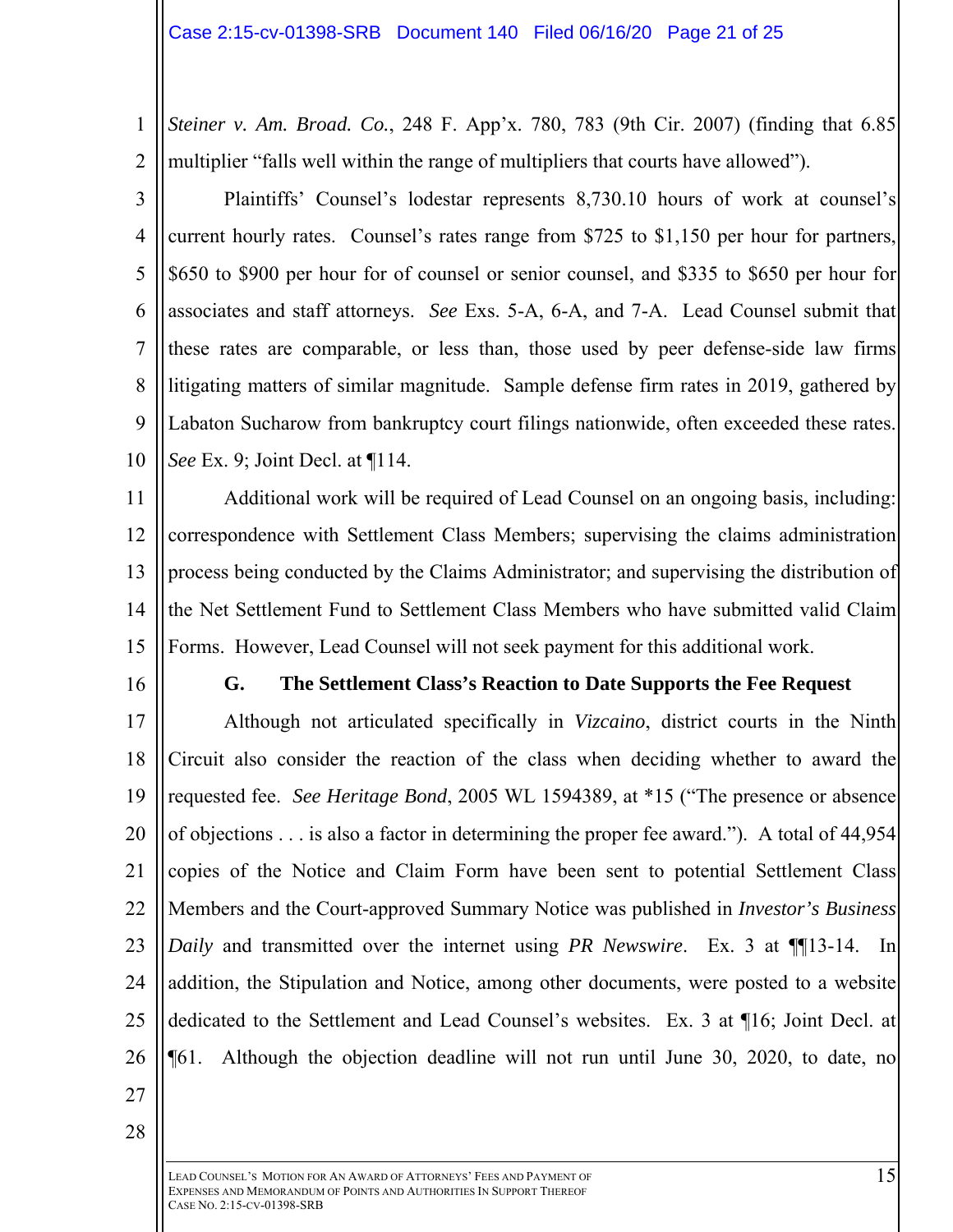objections to the requested amount of attorneys' fees and expenses have been received.<sup>6</sup>

2 3

4

5

6

7

8

9

10

1

# **III. PLAINTIFFS' COUNSELS' EXPENSES ARE REASONABLE AND WERE NECESSARY TO ACHIEVE THE BENEFIT OBTAINED**

"There is no doubt that an attorney who has created a common fund for the benefit of the class is entitled to reimbursement of reasonable litigation expenses from that fund." *Ontiveros v. Zamora*, 303 F.R.D. 356, 375 (E.D. Cal. 2014). "To that end, courts throughout the Ninth Circuit regularly award litigation costs and expenses – including photocopying, printing, postage, court costs, research on online databases, experts and consultants, and reasonable travel expenses in securities class actions, as attorneys routinely bill private clients for such expenses in non-contingent litigation*." Zynga,* 2016 WL 537946, at \*22 (citing *Harris v. Marhoefer*, 24 F.3d 16, 1920 (9th Cir. 1994).

11 12 13 14 15 16 17 18 Here, Plaintiffs' Counsel incurred reasonable and necessary costs and expenses in the total amount of \$265,124.33, which are detailed in Plaintiffs' Counsel's individual firm declarations, Exs. 5-B & C, 6-B, and 7-B, and the Joint Declaration  $\P$ [119-26. Because the expenses were incurred with no guarantee of recovery, Lead Counsel had a strong incentive to keep them as low as reasonably possible. Indeed, total expenses of \$265,124.33 is significantly less than the \$350,000 estimate contained in the Notice. *See* Ex. 3-A at ¶¶5, 40. Although the objection deadline will not run until June 30, 2020, to date no objections to the maximum requested amount of expenses have been received.

19 20

# **IV. LEAD PLAINTIFFS' REQUEST FOR AWARDS PURSUANT TO 15 U.S.C. 78U-4(A)(4) ARE REASONABLE**

21 22  $23$ 24 25 The PSLRA, 15 U.S.C. § 78u-4(a)(4), provides for an "award of reasonable costs and expenses (including lost wages) directly relating to the representation of the class to any representative party serving on behalf of a class." Here, as detailed in Lead Plaintiffs' declarations, attached as Exhibits 1 and 2 to the Joint Declaration, Lead Plaintiffs are seeking a total of \$4,320 in expenses related to the time they dedicated to

- 26
- 27 28  $\overline{\phantom{0}}$  $6$  Lead Counsel will address any future objections in their reply papers, which will be filed with the Court on or before July 14, 2020.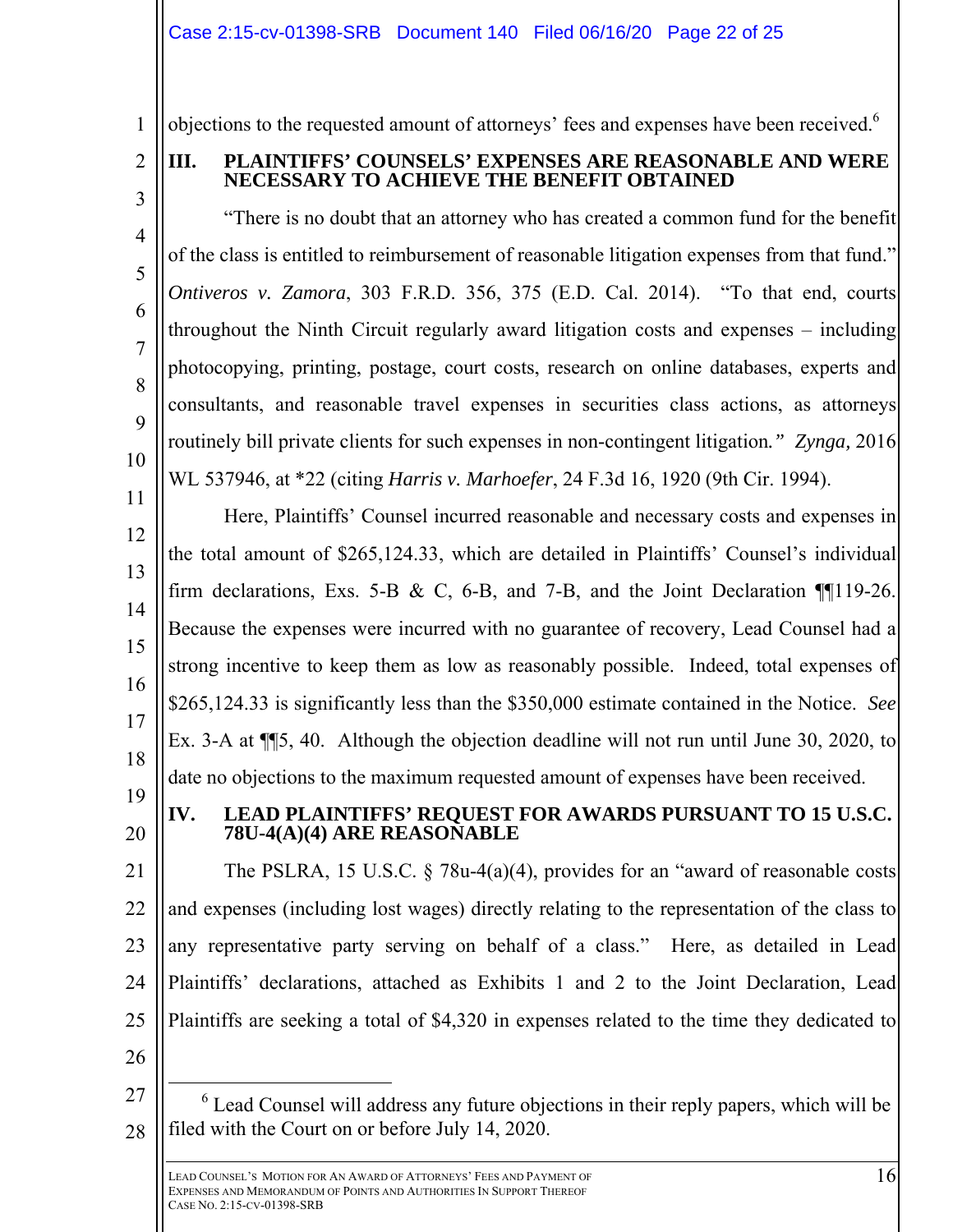1 2 the Action, which included communicating with Lead Counsel, reviewing pleadings and briefing, producing documents, and participating in the mediation.

3 4 5 6 7 8 9 10 11 12 13 14 15 16 Many cases have approved reasonable payments to compensate class representatives for the time, effort, and expenses devoted by them on behalf of a class. *See, e.g., In re Intuitive Surgical Securities Litigation,* Case No. 5:13-cv-01920, slip op. at 4 (N.D. Cal. Dec. 20, 2018) (awarding \$49,754.18 and \$9,100.00 to class representatives) (Ex. 10); *Hatamian v. Advanced Micro Devices, Inc.*, Case No. 14-cv-00226-YGR, slip op, at 4 (N.D. Cal. Mar. 2, 2018) (awarding costs and expenses to two class representatives in the amount of \$8,348.25 and \$14,875.00) (Ex. 10); and *In re Broadcom Corp. Class Action Litig.*, No. CV-06-5036-R (CWx) (C.D. Cal. Dec. 4, 2012), slip op. at 2 (awarding costs and expenses to class representative in the amount of \$21,087) (Ex. 10). As explained in one decision, courts "award such costs and expenses to both reimburse named plaintiffs for expenses incurred through their involvement with the action and lost wages, as well as provide an incentive for such plaintiffs to remain involved in the litigation and incur such expenses in the first place." *Hicks v. Stanley*, No. 01 Civ. 10071(RJH), 2005 WL 2757792, at \*10 (S.D.N.Y. Oct. 24, 2005).

17

18

19

Lead Counsel respectfully submit that the amounts sought here are reasonable based on Lead Plaintiffs' active involvement in the Action from inception to settlement.

# **CONCLUSION**

20 21 22 23 24 25 For all the foregoing reasons, Lead Counsel respectfully request that the Court award attorneys' fees of 30% of the Settlement Fund, litigation expenses in the amount of \$265,124.33, and PSLRA reimbursement to Lead Plaintiffs Oklahoma Police Pension and Retirement System in the amount of \$1,320 and Oklahoma Firefighters Pension and Retirement System in the amount of \$3,000. A proposed order will be submitted with Lead Counsel's reply papers, after the June 30, 2020 objection deadline has passed.

- 26
- 27

28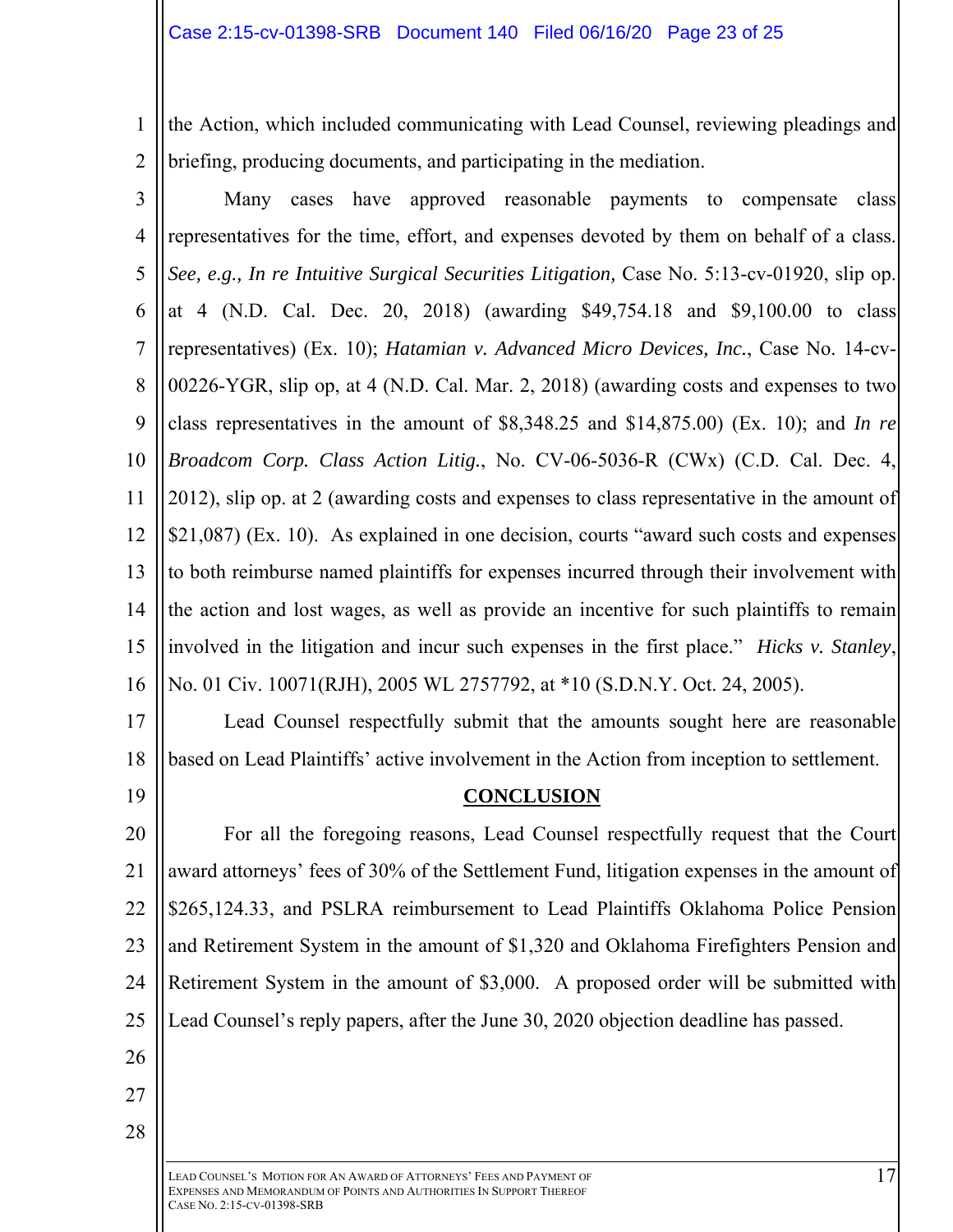| Case 2:15-cv-01398-SRB Document 140 Filed 06/16/20 Page 24 of 25 |  |  |
|------------------------------------------------------------------|--|--|
|                                                                  |  |  |

| $\mathbf{1}$<br>$\overline{2}$ | Dated: June 16, 2020 | <b>LABATON SUCHAROW LLP</b>                                            |
|--------------------------------|----------------------|------------------------------------------------------------------------|
| 3                              |                      | <u>/s/ Carol C. Villegas</u>                                           |
| $\overline{4}$                 |                      | CAROL C. VILLEGAS (pro hac vice)<br>MARISA N. DEMATO (pro hac vice)    |
| 5                              |                      | JAMES T. CHRISTIE (pro hac vice)                                       |
| 6                              |                      | 140 Broadway<br>New York, NY 10005                                     |
| 7                              |                      | Telephone: (212) 907-0700                                              |
| 8                              |                      | Facsimile: (212) 818-0477                                              |
| 9                              |                      | cvillegas@labaton.com<br>ndemato@labaton.com                           |
| 10                             |                      | jchristie@labaton.com                                                  |
| 11                             |                      | <b>BERNSTEIN LIEBHARD LLP</b>                                          |
| 12                             |                      | STANLEY D. BERNSTEIN (pro hac vice)<br>MICHAEL S. BIGIN (pro hac vice) |
| 13                             |                      | JOSEPH R. SEIDMAN, JR. (pro hac vice)                                  |
| 14                             |                      | 10 East 40th Street<br>New York, NY 10016                              |
| 15                             |                      | Telephone: (212) 779-1414                                              |
| 16                             |                      | Facsimile: (212) 779-3218                                              |
| 17                             |                      | bernstein@bernlieb.com<br>bigin@bernlieb.com                           |
| 18                             |                      | seidman@bernlieb.com                                                   |
| 19                             |                      | Lead Counsel for Lead Plaintiffs and the                               |
| 20                             |                      | Class                                                                  |
| 21                             |                      |                                                                        |
| 22                             |                      |                                                                        |
| 23                             |                      |                                                                        |
| 24                             |                      |                                                                        |
| 25                             |                      |                                                                        |
| 26                             |                      |                                                                        |
| 27                             |                      |                                                                        |
| 28                             |                      |                                                                        |